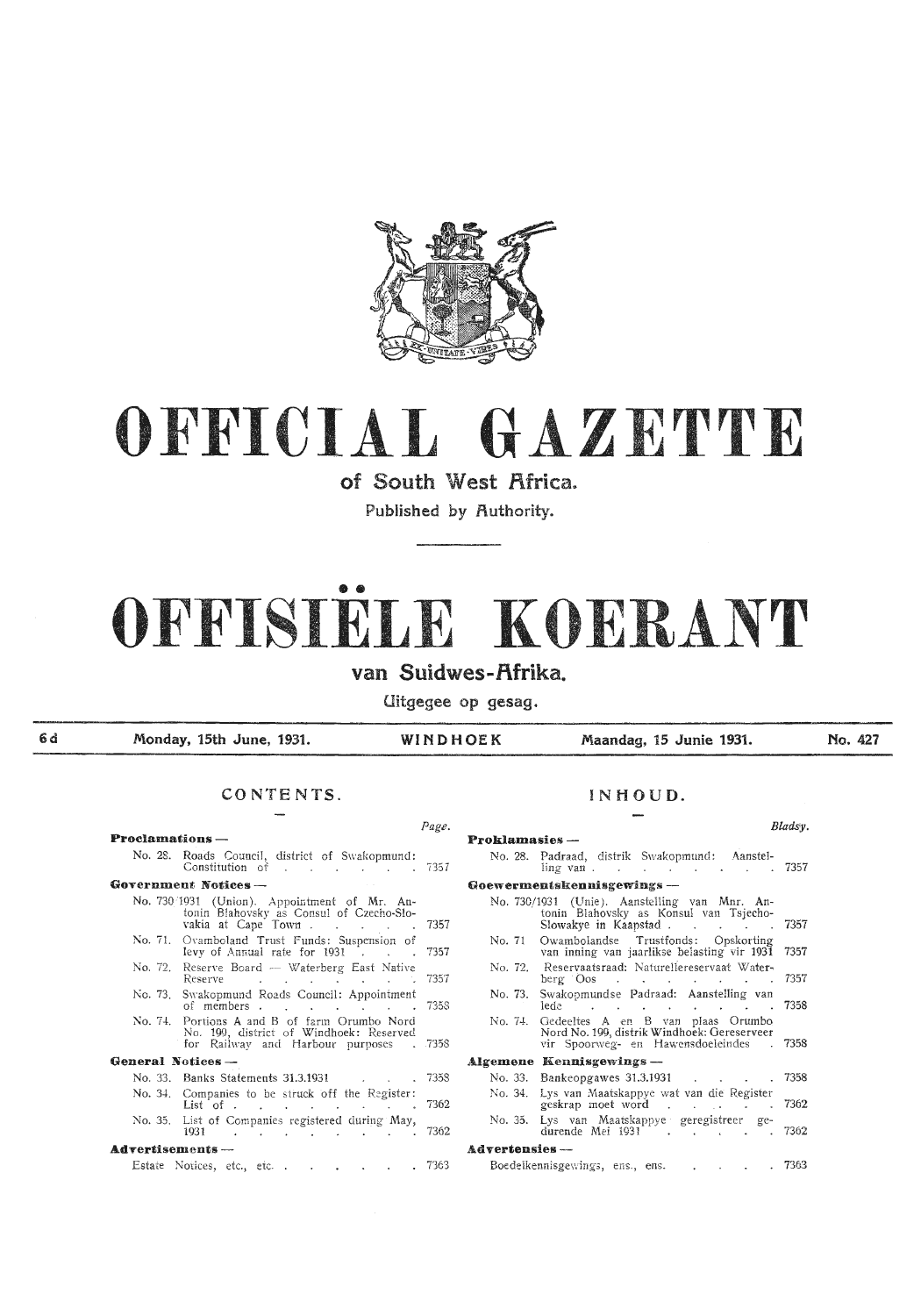#### **PROCLAMATION**

#### BY HIS HONOUR ALBERTUS JOHANNES WERTH, AD-MINISTRATOR OF SOUTH WEST AFRICA.

No. 28 of 1931.]

Under and by virtue of the powers in me vested by sub-section (1) of section *two* of the Roads and Outspans Ordinance Further Amendment Ordinance, 1930 (Ordinance No. 13 of 1930), I do hereby constitute for the district of Swakopmund a roads council with jurisdiction over the said district.

GOD SAVE THE KING.

Given under my hand and seal at Windhoek, this fifth day of June, 1931.

A. J. WERTH,

*Administrator.* 

## **Government Notices.**

The following Government Notices are published for general information.

H. P. SMIT, *Secretary for South West Africa.*  Administrator's Office, Windhoek.

No. 730 (Union). ] [1st May, 1931.

APPOINTMENT OF MR. ANTONIN BLAHOVSKY AS CONSUL OF CZECHO-SLOVAKIA AT CAPETOWN.

His Excellency the Governor-General has been pleased to approve of the grant of recognition to Mr. Antonin Blahovsky as Consul of Czecho-Slovakia at Capetown, in the place of Mr. T. Duffek, with jurisdiction in the Union of South Africa and South West Africa.

No. 71.] [9th June, 1931.

#### OVAMBOLAND TRUST FUNDS: SUSPENSION OF LEVY OF ANNUAL RATE FOR 1931.

Notice is hereby given that the Administrator has been pleased, under and by virtue of the powers vested in him by section three of the Ovamboland Affairs Proclamation, 1929 (Proclamation No. 27 of 1929), *to* enact that notwithstanding anything to the contrary contained in Government Notice No. 128, dated the twenty-seventh day of September, 1929, no rate shall be levied for the year 1931 upon any of the members of the tribes and the aggregate of tribes for<br>which Trust Funds have been established by Government Notice No. 127, dated the twenty-seventh day of Sep-Notice No.<br>tember, 1929.

No. 72.J [9th June, 1931.

#### RESERVE BOARD -- WATERBERG EAST NATIVE RESERVE.

The Administrator has been pleased, in terms of section *four* of the Native Reserves Trust Funds Administration Proclamation, No. 9 of 1924, to appoint the following per- sons as members of the Reserve Board for the Waterberg East Native Reserve in the district of Otjiwarongo.

The Superintendent of the Reserve (ex officio Chairman).

JOHANNES BRUHAUS<br>HUGO KAMATASE<br>SIMON KONJANGE<br>SIMON XABESEB<br>MATTHIAS KARIKOMBI SIMON KONJANGE  $\left\{\text{HEADMEN.}\right\}$ SIMON XABESEB MATTHIAS KARIKOMBI FRITZ TJERIJA<br>BARNABAS KAMUTUA<br>ADRIAAN TJINAMUINJO<br>MARTIN NJONGOMO<br>KAMUKA KAMUNGERENJUU<br>AUGUST HOMGOB ADRIAAN TJINAMUINJO MEMBERS. MARTIN NJONGOMO

KAMUKA KAMUNGERENJUU

AUGUST HOMGOB

#### PROKLAMASIE DEUR SY EDELE ALBERTUS JOHANNES WERTH,

ADMIN!STRATEUR VAN SUIDWES-AFRIKA.

No. 28 van 1931.]

Op grond van en kragtens die bevoegdhede my verleen<br>by onderartiekel (1) van artiekel *twee* van die Paaie<br>en Uitspanplekke Ordonnansie Verder Wysigingsordonnan-<br>sie 1930 (Ordonnansie No. 13 van 1930) stel ek hiermee 'n padraad vir die distrik Swakopmund in met regsmag oor<br>voormelde distrik.

GOD BEHOEDE DIE KONING.

Gegee onder my handtekening en seël te Windhoek op hierdie vyfde dag van Junie 1931

> A. J. WERTH, *Aclministrateur.*

## **Ooewermentskennisgewings.**

Die volgende Goewermentskennisgewings word vir algemene informasie gepubliseer.

H. P. SMIT,<br>Sekretaris vir Suidwes-Afrika. Kantoor van die Administrateur, Windhoek.

**No.** 730 (Unie).] [1 Mei 1931.

AANSTELLING VAN MNR. ANTONIN BLAHOVSKY AS KONSUL VIAN TSJECHO-SLOWAKYE IN KAAPSTAD.

Dit het Sy Eksellensie die Goewerneur-Generaal behaag om sy goedkeuring te heg aan die erkenning van Mnr. Antonin Blahovsky as Konsul van Tsjecho-Slowakye in Kaapstad in die plek van Mnr. T. Duffek, met regsbevoegdheid in die Unie<br>en Suidwes-Afrika.

No. 71.) [9 Junie 1931.

#### OWAMBOLANDSE TRUSTFONDS: OPSKORTINO VAN INNING VAN JAARLIKSE BELASTING VIR 1931.

Kennis geskied hierme,e dat dit die Administrateur be-haag het om, op grond van en kragtens die bevoegdheid horn verleen by artiekel *drie* van die Owambolandse Aangeleenthede Proklamasie 1929 (Proklamasie No. 27 van 1929), te verorden dat nieteenstaande enige kenstrydige bepaling bevat in Goewermentskennisgewing No. 128 gedagteken die sewen-<br>en-twintigste dag van September 1929 geen belasting van enige van die lede van die stamme en die aggregaat van stamme, waarvoor Trustfondse by Goewermentskennisgewing No. 127 gedagteken die sewen-en-twintigste dag van September 1929 gestig is, vir die jaar 1931 gehef sal word nie.

No. 72.J [9 Junie 1931.

#### RESERVAATSRAAD - NATURELLERESERVAAT W ATERBERO OOS.

Dit het die Administrateur behaag om, ooreenkomstig artiekel *vier* van "De Naturelle Reservaten-Trustfonds Administratie Proklamatie" No. 9 van 1924 die volgende persone te benoem tot lede van die Reservaatsraad vir die Naturelle-<br>reservaat Waterberg Oos in die distrik Otjiwarongo:—

Die Superintendent van die Reservaat (ex officio Voorsitter).

| JOHANNES BRUHAUS<br>HUGO KAMATASE<br>SIMON KONJANGE<br>SIMON XABÉSEB<br>MATTHIAS KARIKOMBI                                  | VOORMANNE. |
|-----------------------------------------------------------------------------------------------------------------------------|------------|
| FRITZ TJERIJA<br>BARNABÁS KAMUTUA<br>ADRIAAN TJINAMUINJO<br>MARTIN NJONGOMO<br>KAMUKA KAMUNGERENJUU<br><b>AUGUST HOMGOB</b> | LEDE.      |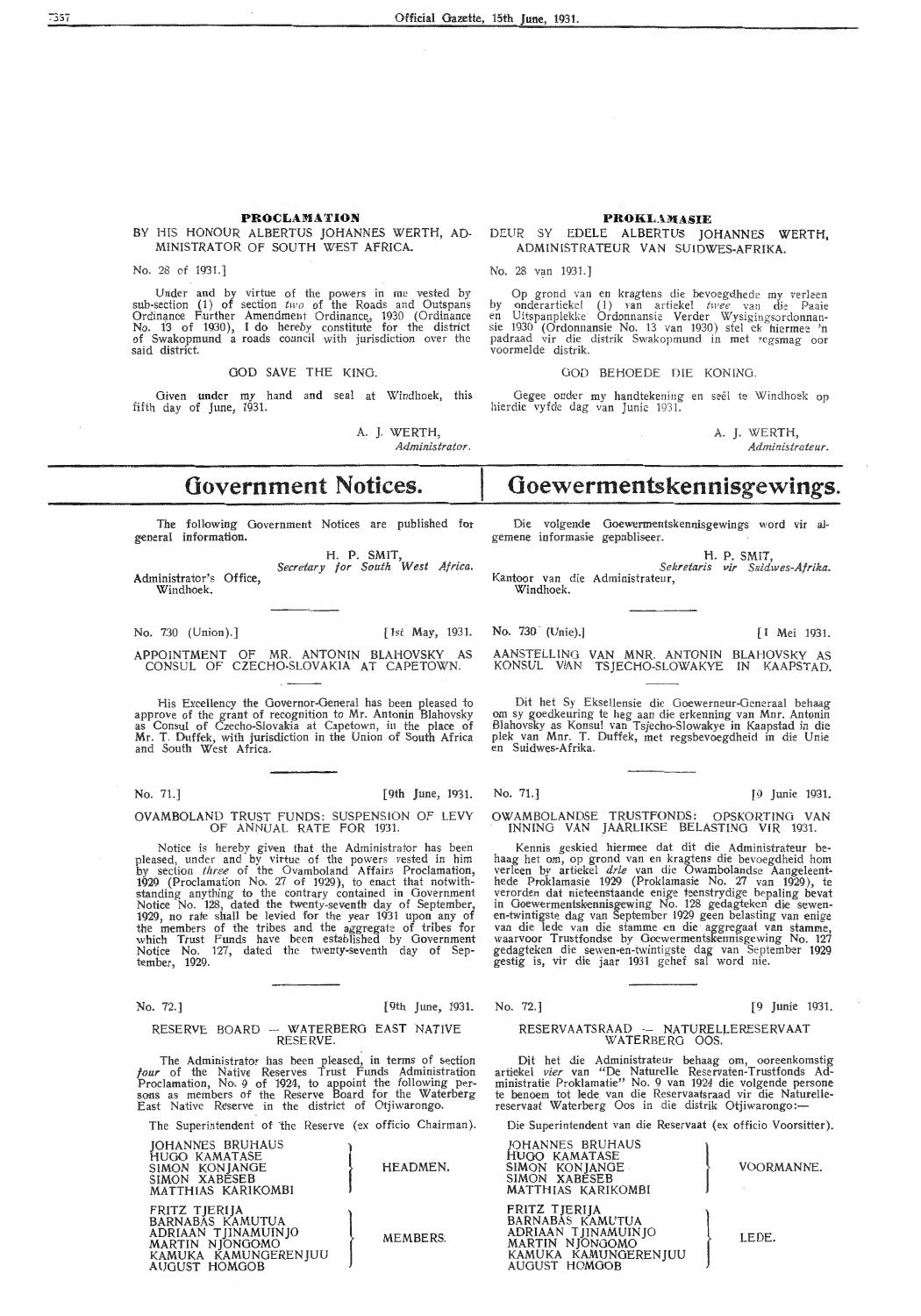#### SWAKOPMUNDSE PADRAAD: AANSTELLING VAN LEDE.

Hierby word vir algemene informasie, ooreenkomstig onderartiekel (7) van artiekel *twee* van die Paaie en Uitspanplekke Ordonnansie Verder Wysigingsordonnansie 1930 (Ordonnansie No. 13 van 1930) bekend gemaak, dat d1t die Administrateur behaag het om op grond van die bevoegdhede hom verleen by onderartiekel (2) van voormelde artiekel, die ondergenoemde here as lede van die Padraad van Swakopmund aan te stel met ingang vanaf die datum van publikasie<br>hiervan tot die een-en-dertigste dag van Maart 1933:—

Frederik Jacobus van Lingen, Daniel Rousseau Burton, Robert Schurig,

Theodor Woker.

No. 74.) [10 Junie 1931.

[9] Junie (1921)

Dit word hierby vir algemene informasie bekend gemaak dat ooreenkomstig artiekel 12 (3) van die Kroongrond Be-<br>skikkings Ordonnansie 1903 (Transvaal), soos gewysig en op die gebied van Suidwes-Afrika toegepas, Gedeeltes **A**  en B van die plaas ORUMB0 NORD No. 199, gelee in die distrik Windhoek, vir spoorweg- en hawensdoeleindes ge reserveer is.

**Algemene Kennisgewings.** 

## **General Notices.**

#### **(No.** 33 of 1931.)

BANKS' STATEMENTS FOR QUARTER ENDED 31ST MARCH, 1931, IN TERMS OF SECTION EIGHT OF

PROCLAMATION NO. 29 OF 1930. (THE BANKS' PROCLAMATION, 1930.)

BANKEOPGAWES VIR KWARTAAL EINDIGENDE 31 MAART 1931, OOREENKOMSTIG ARTIEKEL AGT VAN

PR0KLAMASIE NO. 29 VAN 1930. (DIE BANKEPROKLAMASIE 1930.)

THE STANDARD BANK OF SOUTH AFRICA, LIMITED.

(With which is incorporated African Banking Corporation, Limited.)

Statement of Liabilities and Assets of the Standard Bank of South Africa, Limited, on the 31st day of March, 1931., prepared in accordance with the "Bank's Proclamation, 1930".

> DIE STANDERD BANK VAN SUID-AFRIKA, BEPERK, waarby die "African Banking Corporation, Limited" ingelyf is.

Opgawe van Laste en Bate van die Standerd Bank van Suid-Afrika, Beperk, op die 31ste dag van Maart 1931, ooreenkomstig die Banke Proklamasie 1930.

> LIABILITIES. LASTE.

|                                                                                                                                           | In the Territory<br>Binne die Gebied. | Outside the Territory.<br>Buite die Gebied. | Total.<br>Totaal.           |
|-------------------------------------------------------------------------------------------------------------------------------------------|---------------------------------------|---------------------------------------------|-----------------------------|
| To Subscribed Capital<br>$\text{\pounds}10,000,000$<br>$\sim$<br>Getekende Kapitaal                                                       |                                       |                                             |                             |
| ", Paid-up Capital.<br>All Controllers<br>Opbetaalde Kapitaal                                                                             |                                       | $2.500.000 \quad 0 \quad 0$                 | $2,500,000 \quad 0 \quad 0$ |
| Reserve Fund<br>$\mathbf{z}$ . The same $\mathbf{z}$<br>Reserwefonds                                                                      |                                       | $3.164.170 \quad 0 \quad 0$                 | $3.164.170 \quad 0 \quad 0$ |
| " Notes in Circulation.<br>Note in Omloop                                                                                                 |                                       | 526.562 10 0                                | 526.562 10 0                |
| Government Deposits<br>Regeringsdepositos                                                                                                 | 35.258 3 6                            | $8.580 \quad 1 \quad 6$                     | 43.838 5 0                  |
| Savings Bank Deposits.<br>Spaarbank-depositos                                                                                             | 53.729 17 8                           | 1.413.273 17 4                              | 1.467.003 15 0              |
| "Other Deposits:--<br>Ander depositos:-                                                                                                   |                                       |                                             |                             |
| (a) Payable after notice or on a fixed day.<br>Betaalbaar na kennisgewing of op 'n bepaalde<br>dag                                        | 99.760 18 0                           | 25.531.538 10 1                             | 25.631.299 8 1              |
| (b) Payable on demand.<br>and and<br>Betaalbaar op aanvraag                                                                               | 168.046 4 5                           | 21.041.356 17 2                             | 21.209.403 1 7              |
| Balances due to other Banks<br>Balanse verskuldig aan ander banke                                                                         |                                       | $164.945$ 6 9                               | 164.945 6 9                 |
| " Balances due to Head Office and Branches.<br>$\sim 10$<br>$\mathbf{r}$<br>Balanse verskuldig aan hoofkantoor en takke                   | 241.375 11 2                          |                                             | 241.375 11 2                |
| " Bills Payable<br>and the state of the state of the<br>Wisselbriewe betaalbaar                                                           | $162 \quad 04$                        | 1.164.920 16 6                              | 1,165,082 16 10             |
| " Liabilities other than the foregoing<br>$\Delta \sim 10^{-11}$<br>$\mathcal{L}^{\mathcal{L}}$<br>Verpligtings ander as die voorafgaande | $19.683 \quad 7 \quad 3$              | $4.726.655$ 11 9                            | 4.746 338 19 0              |
|                                                                                                                                           | £618.016<br>$\mathbf{2}$<br>4         | 60.242.003 11 1                             | 60.860.019 13 5             |

from the date of publication hereof until the thirty-first day<br>of March, 1933:— Frederik Jacobus van Lingen, Daniel Rousseau Burton, Robert Schurig, Theodor Woker.

It is hereby notified for general information that in terms of section 12 (3) of the Crown Land Disposal Ordinance, 1903 (Transvaal), as amended and applied to the Territory of South West Africa, Portions A and B of the farm ORUMB0 NORD No. 199, situate in the district of Windhoek, have been reserved for Railway and Harbour

been pleased to appoint the undermentioned gentlemen as members of the Swakopmund Roads Council with effect

SWAKOPMUND ROADS COUNCIL: APPOINTMENT OF MEMBERS.

No. 73.] [9th June, 1931. No. 73.]

purposes.

No. 74.] [10th June, 1931.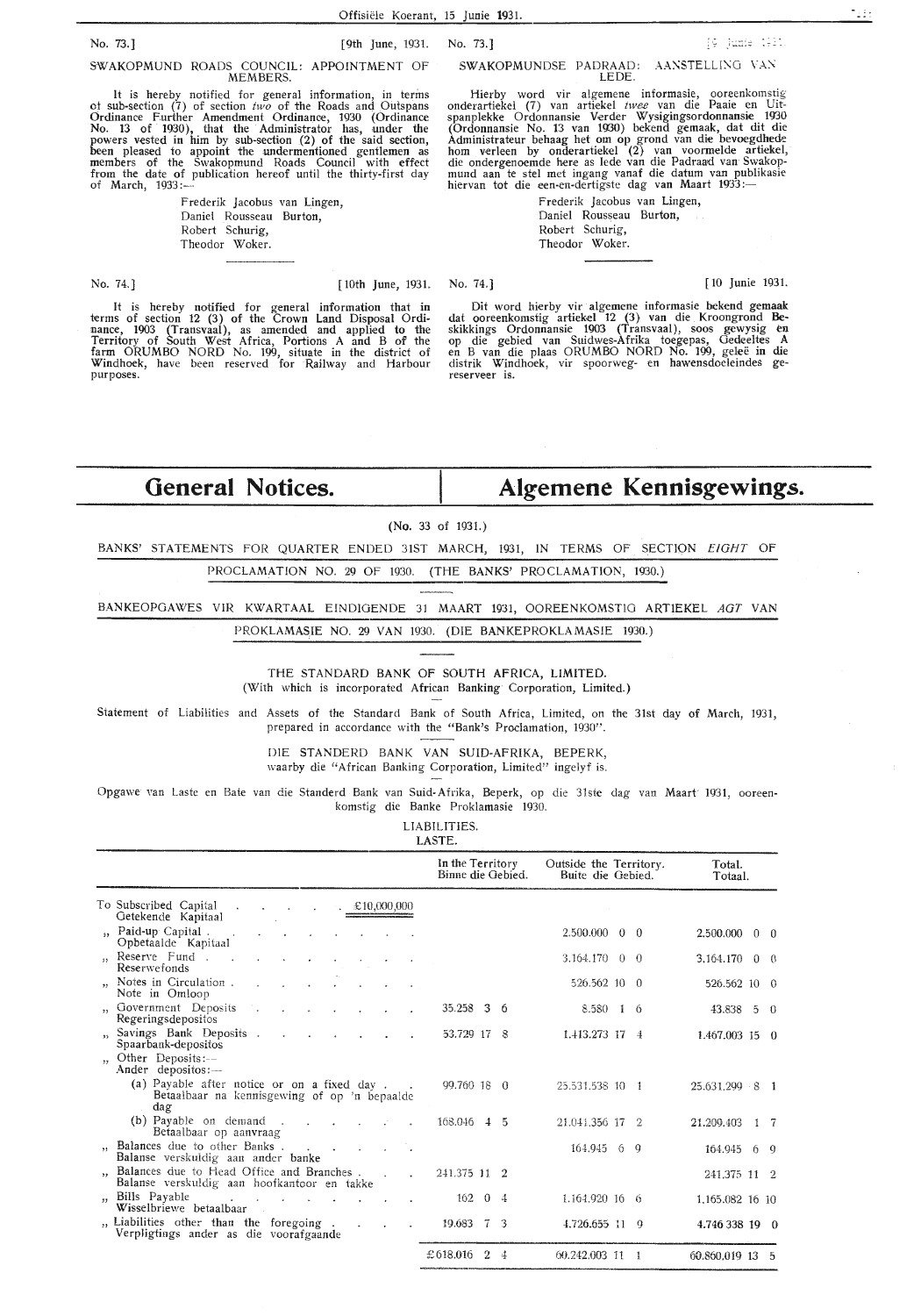#### 735.9. Official Gazette, 15th June, 1931.

|                          |                                                                                                                                                             | ASSETS.<br>BATE.                      |                                             |                |                           |   |                 |
|--------------------------|-------------------------------------------------------------------------------------------------------------------------------------------------------------|---------------------------------------|---------------------------------------------|----------------|---------------------------|---|-----------------|
|                          |                                                                                                                                                             | In the Territory<br>Binne die Gebied. | Outside the Territory.<br>Buite die Gebied. |                | Total.<br>Totaal.         |   |                 |
|                          | By Coin in hand and in transit.<br>Muntstukke in hande en onderweg                                                                                          | 28.043 19 0                           | 1.090.588 17 8                              |                | 1.118.632 16 8            |   |                 |
|                          | Bullion in hand and in transit.<br>$\ddot{\phantom{0}}$<br>Staafgoud in hande en onderweg                                                                   |                                       | $10,446$ 0 2                                |                | $10.446 \quad 0 \quad 2$  |   |                 |
|                          | " Balances held in South African Res. Bank.<br>Balans verskuldig deur Suid-Afrikaanse Reserwe Bank                                                          |                                       | $2.491.656$ 7 0                             |                | 2.491.656                 |   | $7\degree$ 0    |
|                          | " Money at call or short notice.<br>Geld op aanvraag of kort kennisgewing                                                                                   |                                       | $3.225.000 \quad 0 \quad 0$                 |                | 3.225.000                 |   | $0 \quad 0$     |
|                          | Notes of South African Reserve Bank.<br>Note van Suid-Afrikaanse Reserwe Bank                                                                               | 1.189<br>$0 \quad 0$                  | 955.618                                     | $0\quad 0$     | 956.807                   |   | $0\quad 0$      |
| $\overline{\phantom{a}}$ | Notes of other Banks.                                                                                                                                       | $2.126$ 10 0                          | 224.946 15 7                                |                | 227.073                   | 5 | -7              |
| , 2, 3                   | Note van ander banke<br>Balances due by other Banks.<br>Balans verskuldig deur ander banke                                                                  |                                       | 409.771 2 5                                 |                | 409.771                   |   | $2\overline{5}$ |
|                          | " Securities:-<br>Sekuriteit:-                                                                                                                              |                                       |                                             |                |                           |   |                 |
|                          | (a) British and British Dominion and Colonial in-<br>cluding Treasury Bills.<br>Britse en Britse Domienium en Koloniale met<br>inbegrip van Skatkisbiljette |                                       | 12.376.958 8 9                              |                | 12,376.958 8 9            |   |                 |
|                          | (b) Other Governments<br>Ander Goewermente                                                                                                                  |                                       |                                             |                |                           |   |                 |
|                          | (c) Other Securities<br>$\sim 10^{-10}$<br>$\ddot{\phantom{0}}$<br>Ander Sekuriteite                                                                        |                                       | 198,146 13 11                               |                | 198.146 13 11             |   |                 |
| "                        | Bills under discount:-<br>Wisselbriewe onder diskonto:—                                                                                                     |                                       |                                             |                |                           |   |                 |
|                          | (a) Current<br>Lopende                                                                                                                                      | 139.422 12                            | 6.880,690 16 2<br>-4                        |                | 7.020.113 8 6             |   |                 |
|                          | (b) Overdue and unpaid.<br>Agterstallige en onbetaalde                                                                                                      | $6.096 \quad 6 \quad 5$               | 255.968 18 1                                |                | $262.065 \quad 4 \cdot 6$ |   |                 |
| ,                        | Loans and advances other than $Bills$ :-<br>Lenings en voorskotte ander as wisselbriewe:                                                                    |                                       |                                             |                |                           |   |                 |
|                          | (a) Secured<br>Verseker                                                                                                                                     | 367.434 19 3                          | 21.616.103 4 0                              |                | 21.983.538 3 3            |   |                 |
|                          | (b) Unsecured<br>Nie verseker nie                                                                                                                           | 55.146 17 5                           | 3.841,639                                   | $5 \; 10$      | 3.896.786                 |   | 3 <sup>3</sup>  |
|                          | Balances due by Head Office and Branches.<br>Balans verskuldig deur hoofkantoor en takke                                                                    |                                       | 3.179.869                                   | 0 <sub>5</sub> | 3.179.869                 |   | 0 <sub>5</sub>  |
|                          | Advances to the Territory.<br>Voorskotte aan die Gebied                                                                                                     |                                       | 20.050 3 11                                 |                | 20.050 3 11               |   |                 |
| $\mathbf{v}$             | Advances to Public Bodies.<br>Voorskotte aan publieke liggame                                                                                               |                                       | 315.998                                     | 4 5            | 315.998 4 5               |   |                 |
| $\mathbf{z}$             | Landed Property other than Bank Premises.<br>Grondbesit ander as bankperseel                                                                                | 9.632 17 1                            | 305.094 1 3                                 |                | 314.726 18 4              |   |                 |
| ,,                       | Bank Premises, Furniture, etc<br>Bankperseel, meubels, ens.                                                                                                 | 6.877 10 3                            | 1.639.754 8                                 | -1             | 1.646.631 18 4            |   |                 |
|                          | Assets other than the foregoing.<br>Bate ander as die voorafgaande                                                                                          | 2.045 10 7                            | 1.203,703 3                                 | $\overline{5}$ | 1,205,748 14 0            |   |                 |
|                          |                                                                                                                                                             | £618.016 2 4                          | 60.242,003 11 1                             |                | 60.860.019 13 5           |   |                 |

(Aggregate amount of Loans to and Liabilities of Directors, Auditors or Officers of the Bank, and of any firms or partnerships in which they or any of them have any direct interest .  $\therefore$  £272,612.1.3d.) Oesamentlike bedrag van 1enings aan· en skulde van direkteurs, ouditeurs of amptenare van die bank en van enige firmas of vennootskappe, waarin hulle of enigeen van hulle enige direkte belang het . . £272,612, 1.3d.)

> BARCLAYS BANK (DOMINION, COLONIAL AND OVERSEAS) with which is amalgamated THE NATIONAL BANK OF SOUTH AFRICA, LIMITED.

Statement of Liabilities and Assets of the Head Office and Branches on the 31st day of March, 1931.

BARCLAYS BANK (DOMIENIUM, KOLONIAAL EN OORSEE) waarmee DIE NASIONALE BANK VAN SUID-AFRIKA BPK. geamalgameer is.

Opgawe van Laste en Bate van die Hoofkantoor en Takke op die 31ste dag van Maart 1931.

LIABILITIES.

| LASTE.                                           |                                            |                               |                      |  |                 |  |                      |                                       |                                             |                                  |
|--------------------------------------------------|--------------------------------------------|-------------------------------|----------------------|--|-----------------|--|----------------------|---------------------------------------|---------------------------------------------|----------------------------------|
|                                                  |                                            |                               |                      |  |                 |  |                      | In the Territory<br>Binne die Gebied. | Outside the Territory.<br>Buite die Gebied. | Total.<br>Totaal.                |
| 1. Subscribed Capital<br>Getekende Kapitaal      |                                            |                               |                      |  |                 |  |                      |                                       | $6.975.500 \quad 0 \quad 0$                 | $6.975.500 \quad 0 \quad 0$      |
| 2. Paid-up Capital<br>Opbetaalde Kapitaal        | $\mathbf{v} = \mathbf{v} \cdot \mathbf{v}$ |                               | $\sim$ $\sim$ $\sim$ |  | $\cdot$ $\cdot$ |  | <b>Service</b> State |                                       | $4.975.500 \quad 0 \quad 0$                 | 4,975.500<br>$0\quad 0$          |
| 3. Reserve Fund.<br>$\cdot$<br>Reserwefonds      |                                            | and the state of the state of |                      |  |                 |  |                      |                                       | $1.650.000 \quad 0 \quad 0$                 | 1.650.000<br>$0 \quad 0$         |
| 4. Notes in Circulation.<br>Note in omloop       |                                            | $\sim$ $\sim$ $\sim$ $\sim$   |                      |  | $\sim$ $\sim$   |  |                      |                                       | $916.986 \quad 0 \quad 0$                   | 916.986<br>$0\quad 0$            |
| 5. Savings Bank Deposits.<br>Spaarbank-depositos |                                            | $\sim$ $\sim$                 |                      |  |                 |  |                      | 50.119 16 2                           | 5.465.506 12 2                              | 5.515.626<br>84                  |
| 6. Government Deposits<br>Regeringsdepositos     | $\bullet$                                  |                               |                      |  |                 |  |                      | 23.425 9 3                            | 874.730 0 7                                 | 898.155 9 10                     |
| 7. Other Deposits:-<br>Ander depositos:-         |                                            |                               |                      |  |                 |  |                      |                                       |                                             |                                  |
| $(a)$ Time<br>$\ddot{\phantom{0}}$<br>Tvd        |                                            |                               |                      |  |                 |  |                      | 65.979 18<br>5                        | 21,340,923 2 0                              | 21.406.903<br>$\mathbf{0}$<br>-5 |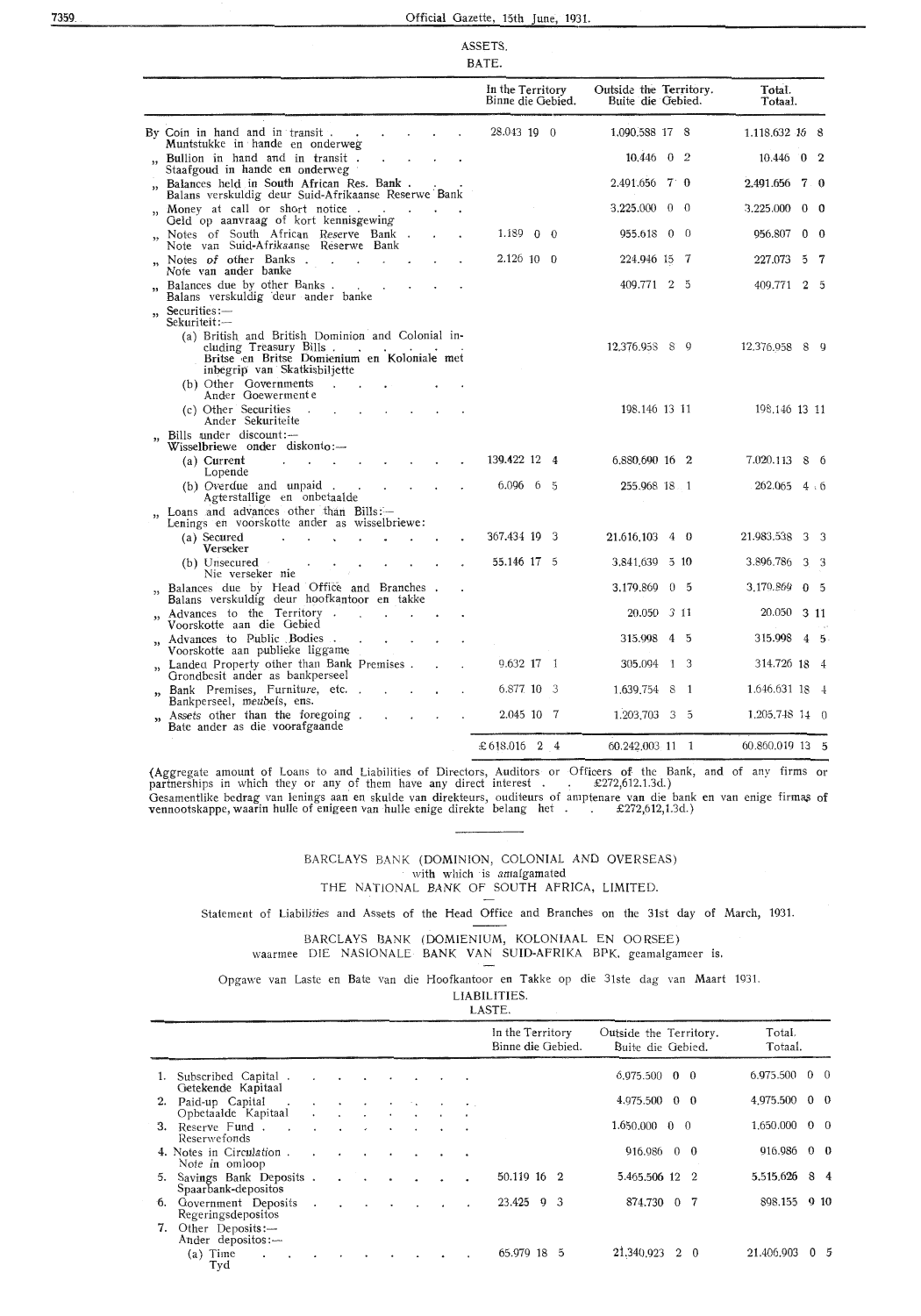|    | Offisiële Koerant, 15 Junie 1931.                                                                                                                          |                |                                          |  |                                             |   |     |                             |   |   |
|----|------------------------------------------------------------------------------------------------------------------------------------------------------------|----------------|------------------------------------------|--|---------------------------------------------|---|-----|-----------------------------|---|---|
|    | (b) Demand                                                                                                                                                 |                | 121.084 11 7                             |  | 25.614.633 6 3                              |   |     | 25.735.717 17 10            |   |   |
|    | Op aanvraag<br>8. Balances due to other Banks.                                                                                                             |                |                                          |  | 1.244.350 5 4                               |   |     | $1.244.350 \quad 5 \quad 4$ |   |   |
|    | Balanse verskuldig aan ander banke<br>9. Balances due to Head Office and Branches.<br>$\ddot{\phantom{a}}$                                                 | $\blacksquare$ | 168,771 12 10                            |  |                                             |   |     | 168.771 12 10               |   |   |
|    | Balanse verskuldig aan hoofkantoor en takke<br>10. Bills Payable<br>the company of the company of the company of the company of the company of             |                | 181 9 2                                  |  | 395.604 15 5                                |   |     | 395.786 4 7                 |   |   |
|    | Wisselbriewe betaalbaar<br>11. Liabilities other than the foregoing<br>Verpligtings ander as die voorafgaande                                              |                | 11.912 9 7                               |  | 4.911.860 9 10                              |   |     | 4.923.772 19 5              |   |   |
|    |                                                                                                                                                            |                | $\text{\pounds} 441.475 \quad 7 \quad 0$ |  | 67.390.094 11 7                             |   |     | 67.831.569 18 7             |   |   |
|    |                                                                                                                                                            |                | ASSETS.<br>BATE.                         |  |                                             |   |     |                             |   |   |
|    |                                                                                                                                                            |                | In the Territory<br>Binne die Gebied.    |  | Outside the Territory.<br>Buite die Gebied. |   |     | Total.<br>Totaal.           |   |   |
|    | 1. Coin in hand and in transit.<br>$\sim$                                                                                                                  |                | 16.715 1 5                               |  | 1.070.136 11 9                              |   |     | 1.086.851 13 2              |   |   |
| 2. | Muntstukke in hande en onderweg<br>Bullion in hand and in transit.<br>$\mathbf{L}$                                                                         |                |                                          |  | 19.921 9 10                                 |   |     | 19.921 9 10                 |   |   |
|    | Staafgoud in hande en onderweg<br>3. Money at call or short notice.                                                                                        |                |                                          |  | $3.473.100 \quad 0 \quad 0$                 |   |     | 3,473.100 0 0               |   |   |
|    | Geld op aanvraag of kort kennisgewing<br>Notes of Other Banks<br>Note van ander banke                                                                      |                |                                          |  | 1.232,132 15 11                             |   |     | 1.234.817 15 11             |   |   |
|    | (a) Bank of England Notes.<br>$\mathcal{L}_{\mathcal{A}}$<br>Bank van Engeland Note                                                                        |                | 376 0 0                                  |  |                                             |   |     |                             |   |   |
|    | (b) S.A. Reserve Bank Notes .<br>$\ddot{\phantom{a}}$<br>S.A. Reserwebank Note                                                                             |                | $1,390 \quad 0 \quad 0$                  |  |                                             |   |     |                             |   |   |
|    | (c) Standard Bank Notes.<br>$\mathbf{r} = \mathbf{r}$<br>Standerdbank Note                                                                                 |                | 919 0 0                                  |  |                                             |   |     |                             |   |   |
|    | 5. Balance due by South African Reserve Bank .<br>Balans verskuldig deur Suid-Afrikaanse Reserwebank                                                       |                |                                          |  | 2.365.560 18 9                              |   |     | 2,365.560 18 9              |   |   |
|    | Balances due by other Banks<br>Balanse verskuldig deur ander banke                                                                                         |                |                                          |  | 6.398.001 11 9                              |   |     | 6,398.001 - 11 - 9          |   |   |
| 7. | Securities:-<br>Sekuriteite:—                                                                                                                              |                |                                          |  |                                             |   |     |                             |   |   |
|    | (a) British and British Dominion and Colonial in-<br>cluding Treasury bills<br>Britse en Britse Domienium en Koloniale met<br>inbegrip van Skatkisbiljette |                |                                          |  | 17.091.831 5 1                              |   |     | 17.091.831 5 1              |   |   |
|    | (b) Other Government<br>Ander Goewerment                                                                                                                   |                |                                          |  | 859                                         |   | 3 6 | 859 3 5                     |   |   |
|    | (c) Other securities<br>Ander Sekuriteite                                                                                                                  |                |                                          |  | 366.148 5 9                                 |   |     | 366,148 5 9                 |   |   |
| 8. | Bills under discount<br>Wisselbriewe onder diskonto                                                                                                        |                |                                          |  |                                             |   |     |                             |   |   |
|    | $(a)$ current<br>$\epsilon$<br>lopende                                                                                                                     |                | 49.289 1 6                               |  | 8.799.333 9 4                               |   |     | 8.848,622 10 10             |   |   |
|    | $(b)$ overdue and unpaid.<br>agterstallige en onbetaalde                                                                                                   |                | 2.296 18 1                               |  | 319.466 1 2                                 |   |     | 321.762 19 3                |   |   |
|    | 9. Loans and advances other than bills.<br>Lenings en Voorskotte ander as wisselbriewe                                                                     |                |                                          |  |                                             |   |     |                             |   |   |
|    | (a) secured<br>verseker                                                                                                                                    |                | 259.586 19 6                             |  | 18.242.295 16 8                             |   |     | 18.501.882 16 2             |   |   |
|    | (b) unsecured<br>and the control of<br>nie verseker nie                                                                                                    |                | $33,252$ 7 0                             |  | 3.813.208 2 6                               |   |     | 3,846,460 9 6               |   |   |
|    | 10. Balances due by Head Office and Branches.<br>Balanse verskuldig deur hoofkantoor en takke                                                              |                |                                          |  | 1.636,581 8 3                               |   |     | 1,636.581 8 3               |   |   |
|    | 11. Advances to Government<br>$\sim$ $\sim$<br>2.73333333333<br>Voorskotte aan die Regering                                                                |                |                                          |  |                                             |   |     |                             |   |   |
|    | 12. Advances to Public Bodies.<br>$\sigma_{\rm{max}}$<br>Voorskotte aan publieke liggame                                                                   |                | 5.266 14 1                               |  | 442.527 7 7                                 |   |     | 447.794 1 8                 |   |   |
|    | 13. Landed property other than Bank Premises.<br>Grondbesit ander as bankperseel                                                                           |                |                                          |  | 25.496                                      | 8 | -6  | 25.496                      | 8 | 6 |
|    | 14. Bank Premises, Furniture, etc.<br>$\sim$<br>Bankperseel, meubels, ens.                                                                                 |                | 12.449 10 10                             |  | 2.075.906 8 7                               |   |     | 2.088.355 19 5              |   |   |
|    | 15. Assets other than the foregoing.<br>Bate ander as die voorafgaande                                                                                     |                | $9.775 \quad 5 \quad 5$                  |  | 67.745 15 10                                |   |     | 77.521 1 3                  |   |   |
|    |                                                                                                                                                            |                | £391.316 17 10                           |  | 67.440.253 0 9                              |   |     | 67.831.569 18 7             |   |   |

(Aggregate amount of Loans to and Liabilities of Directors, Auditors, or Officers of the Bank, and of any firms or<br>partnerships in which they or any of them have any direct interest . . . . . . £117,911.4.5. (Gesamentlike bedrag van lenings aan en skulde van direkteurs, ouditeurs of amptenare van die bank en van enige firmas of vennootskappe, waarin hulle of enigeen van hulle enige direkte belang het  $£117,911.4.5$ .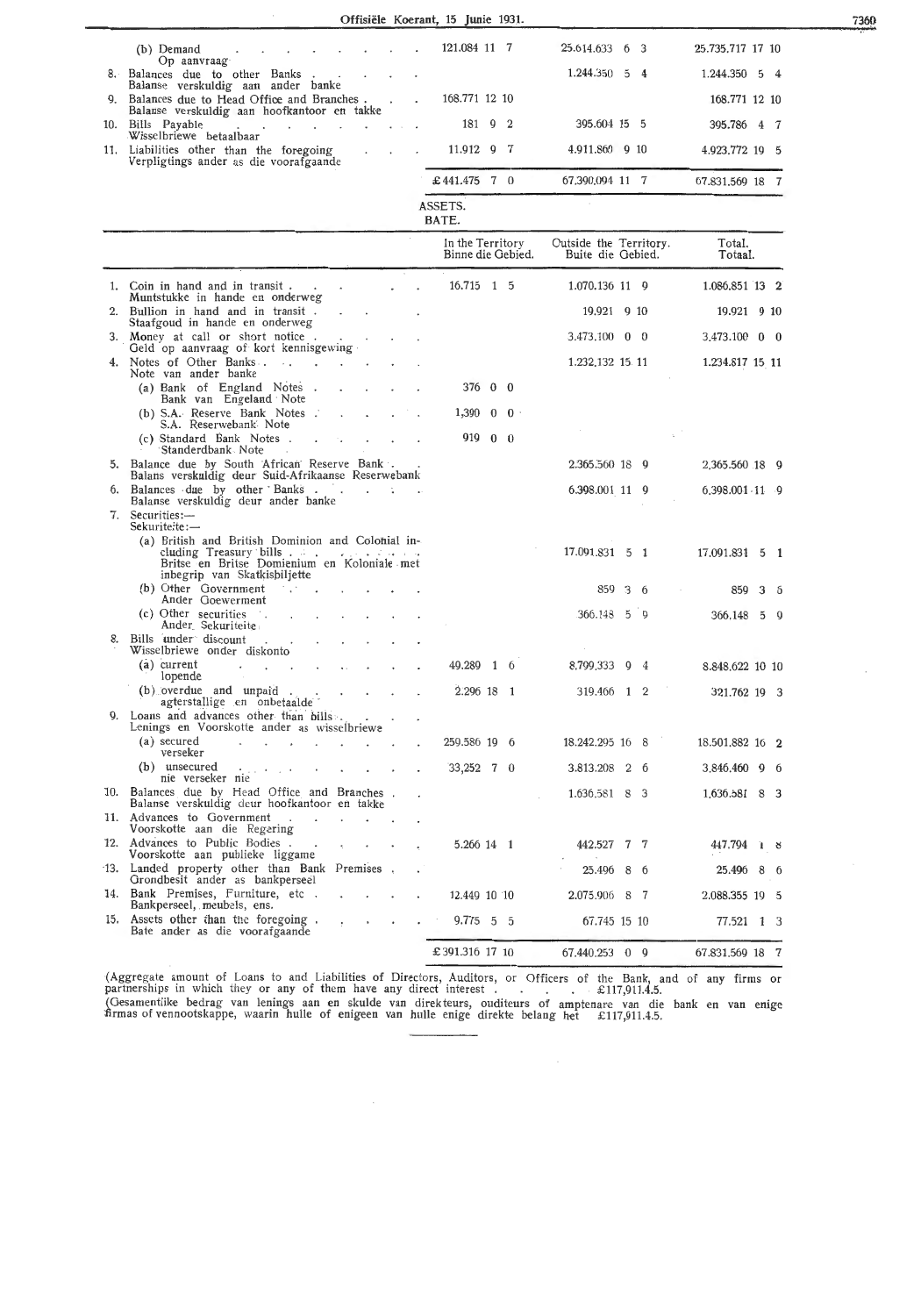QUARTERLY STATEMENT OF SWAKOPMUNDER BANK-VEREIN E.O.M.B.H. SWAKOPMUND including branches at WINDHOEK and TSUMEB 31st of March, 1931.

KWARTAALSE OPOAWE VAN LASTE EN BATE VAN DIE SWAKOPMUNDER BANK-VEREIN E.O.M.B.H. SWAKOPMUND en takke te WINDHOEK en TSUMEB op die 31ste dag van Maart 1931, ooreenkomstig die Banke

| Proklamasie 1930.<br>LIABILITIES:                                                                                                                                                                                               |                                                                                                                                                                                                                                                                                                                                                                                                                                                                                                                         |                                                               |     |                                                                                                                                                                                                                                                                                                                           |                                                                          | ASSETS:    |  |
|---------------------------------------------------------------------------------------------------------------------------------------------------------------------------------------------------------------------------------|-------------------------------------------------------------------------------------------------------------------------------------------------------------------------------------------------------------------------------------------------------------------------------------------------------------------------------------------------------------------------------------------------------------------------------------------------------------------------------------------------------------------------|---------------------------------------------------------------|-----|---------------------------------------------------------------------------------------------------------------------------------------------------------------------------------------------------------------------------------------------------------------------------------------------------------------------------|--------------------------------------------------------------------------|------------|--|
| LASTE:                                                                                                                                                                                                                          |                                                                                                                                                                                                                                                                                                                                                                                                                                                                                                                         |                                                               |     |                                                                                                                                                                                                                                                                                                                           | ATE:                                                                     |            |  |
| 1. Subscribed Capital (Haftsumme)<br>Getekende Kapitaal                                                                                                                                                                         | $\sim$ .                                                                                                                                                                                                                                                                                                                                                                                                                                                                                                                | £7,750 0 0                                                    |     | 1. Coin in hand and in transit.<br>Muntstukke in hande en onderweg                                                                                                                                                                                                                                                        | £446 11 7                                                                |            |  |
| 2. Paid-up Capital<br>Opbetaalde Kapitaal                                                                                                                                                                                       |                                                                                                                                                                                                                                                                                                                                                                                                                                                                                                                         | £1.550<br>$0\quad 0$                                          |     | 2. Bullion in hand and in transit.<br>Staafgoud in hande en onderweg                                                                                                                                                                                                                                                      |                                                                          |            |  |
| 3. Reserve Funds<br>$\sim$<br>Reserwefonds                                                                                                                                                                                      |                                                                                                                                                                                                                                                                                                                                                                                                                                                                                                                         | 7.000<br>$0\quad 0$                                           |     | 3. Money at call or short notice.<br>Geld op aanvraag of kort kennisgewing                                                                                                                                                                                                                                                |                                                                          |            |  |
| 4. Notes in circulation.<br>Note in omloop                                                                                                                                                                                      |                                                                                                                                                                                                                                                                                                                                                                                                                                                                                                                         |                                                               |     | 4. Notes of other Banks.<br>and the contract of<br>Note van ander banke                                                                                                                                                                                                                                                   | 5.686 0 0                                                                |            |  |
| 5. Saving Bank Deposits.<br>Spaarbank - depositos                                                                                                                                                                               |                                                                                                                                                                                                                                                                                                                                                                                                                                                                                                                         |                                                               |     | 5. Balance due by S.A. Reserve Bank.<br>Balans verskuldig deur die S.A. Reserwe                                                                                                                                                                                                                                           |                                                                          |            |  |
| 6. Government Deposits.<br>Regeringsdepositos                                                                                                                                                                                   |                                                                                                                                                                                                                                                                                                                                                                                                                                                                                                                         |                                                               |     | Bank<br>6. Balances due by other banks and                                                                                                                                                                                                                                                                                |                                                                          |            |  |
| 7. (a) Time Deposits<br>Tyd-depositos                                                                                                                                                                                           |                                                                                                                                                                                                                                                                                                                                                                                                                                                                                                                         | 28.193 0 3                                                    |     | correspondents<br>Balans verskuldig deur ander banke en                                                                                                                                                                                                                                                                   | $3.522$ 15 $3$                                                           |            |  |
| (b) Demand Deposits.<br>Depositos op aanvraag                                                                                                                                                                                   |                                                                                                                                                                                                                                                                                                                                                                                                                                                                                                                         | 14.185 10 10                                                  |     | korrespondente<br>7. Securities<br>$\mathbf{r}$                                                                                                                                                                                                                                                                           |                                                                          |            |  |
| 8. Balance due to other banks and correspon-<br>dents                                                                                                                                                                           |                                                                                                                                                                                                                                                                                                                                                                                                                                                                                                                         | 1.787 19 11                                                   |     | Sekuriteite<br>8. Bills under discount (current).                                                                                                                                                                                                                                                                         | $1.359 \quad 5 \quad 7$                                                  |            |  |
| Balans verskuldig aan ander banke en<br>korrespondente                                                                                                                                                                          |                                                                                                                                                                                                                                                                                                                                                                                                                                                                                                                         |                                                               |     | Wisselbriewe onder diskonto (lopende)<br>9. (a) Loans and advances secured.                                                                                                                                                                                                                                               | 24.749 18 11                                                             |            |  |
| 9. Balances due to other branches (pro<br>contra)                                                                                                                                                                               |                                                                                                                                                                                                                                                                                                                                                                                                                                                                                                                         | $1.764 \quad 0 \quad 7$                                       |     | Lenings en voorskotte verseker<br>(b) Loans and advances unsecured.                                                                                                                                                                                                                                                       | 18.187 7 1                                                               |            |  |
| Balanse verskuldig aan takke (pro contra)<br>10. Guarantees to sundry creditors (pro                                                                                                                                            |                                                                                                                                                                                                                                                                                                                                                                                                                                                                                                                         |                                                               |     | Lenings en voorskotte nie verseker nie<br>10. Balances due by branches (pro contra).                                                                                                                                                                                                                                      | $1.764$ 0 7                                                              |            |  |
| contra)<br>Waarborge aan verskeie krediteurs (pro                                                                                                                                                                               |                                                                                                                                                                                                                                                                                                                                                                                                                                                                                                                         | $1.700 \quad 0 \quad 0$                                       |     | Balanse verskuldig deur takke (pro contra)<br>11. Advances to the Territory.                                                                                                                                                                                                                                              |                                                                          |            |  |
| contra)<br>11. Other liabilities:-                                                                                                                                                                                              |                                                                                                                                                                                                                                                                                                                                                                                                                                                                                                                         |                                                               |     | Voorskotte aan die Gebied<br>12. Advances to Public Bodies.                                                                                                                                                                                                                                                               |                                                                          |            |  |
| Ander laste:-<br>from and to branches in transit (pro                                                                                                                                                                           |                                                                                                                                                                                                                                                                                                                                                                                                                                                                                                                         |                                                               |     | Voorskotte aan publieke liggame<br>13. Landed property other than bank premises                                                                                                                                                                                                                                           |                                                                          |            |  |
| contra)<br>van en na takke onderweg (pro contra)                                                                                                                                                                                |                                                                                                                                                                                                                                                                                                                                                                                                                                                                                                                         | 221 10 4                                                      |     | Grondbesit ander as bankperseel<br>14. Furniture of which is written off £735.9.1                                                                                                                                                                                                                                         |                                                                          | $1\quad 0$ |  |
| unpaid dividends 1930, profit and loss<br>account including balance brought                                                                                                                                                     |                                                                                                                                                                                                                                                                                                                                                                                                                                                                                                                         |                                                               |     | Meubels waarvan £735.9.1 afgeskryf is<br>15. Guarantees for sundry debtors (pro contra)                                                                                                                                                                                                                                   | 1.700                                                                    | $0\quad 0$ |  |
| forward from 1930<br>Onbetaalde diwidente 1930, profyt en                                                                                                                                                                       |                                                                                                                                                                                                                                                                                                                                                                                                                                                                                                                         | 1.063 18 1                                                    |     | Waarborge vir verskeie skuldenaars<br>16. Shares and partnership (written off $£250$ )                                                                                                                                                                                                                                    | 50.                                                                      | $0\quad 0$ |  |
| verlies rekening insluitende balans oor-<br>gedra van 1930                                                                                                                                                                      |                                                                                                                                                                                                                                                                                                                                                                                                                                                                                                                         |                                                               |     | Aandele en venootskappe afgeskrywe £250                                                                                                                                                                                                                                                                                   |                                                                          |            |  |
|                                                                                                                                                                                                                                 |                                                                                                                                                                                                                                                                                                                                                                                                                                                                                                                         | £57.466 0 0                                                   |     |                                                                                                                                                                                                                                                                                                                           | £57.466 $0$ 0                                                            |            |  |
| (Aggregate amount of Loans and Liabilities of Directors<br>and Members of Board of supervision, of the bank and of<br>any firms or partnerships in which they or any of them<br>have any direct interest $\pounds 2,218,13.8$ . |                                                                                                                                                                                                                                                                                                                                                                                                                                                                                                                         |                                                               |     | (Gesamentlike bedrag van lenings en laste van direkteurs<br>en lede van die Raad van Toesig, van die bank en van<br>enige firmas of vennootskappe, waarin hulle of enigeen van<br>hulle enige direkte belang het $\pounds 2,218.13.8$ .                                                                                   |                                                                          |            |  |
| GENOSSENSCHAFTSBANK e.G.M.B.H.,                                                                                                                                                                                                 | GROOTFONTEIN.                                                                                                                                                                                                                                                                                                                                                                                                                                                                                                           |                                                               |     | GENOSSENSCHAFT'SBANK e.G.m.b.H.,<br>GROOTFONTEIN.                                                                                                                                                                                                                                                                         |                                                                          |            |  |
| QUARTERLY STATEMENT AS AT 31st MARCH, 1931.                                                                                                                                                                                     |                                                                                                                                                                                                                                                                                                                                                                                                                                                                                                                         |                                                               |     | KWARTAALSE OPGAWE OP 31 MAART 1931.                                                                                                                                                                                                                                                                                       |                                                                          |            |  |
| LIABILITIES:                                                                                                                                                                                                                    |                                                                                                                                                                                                                                                                                                                                                                                                                                                                                                                         |                                                               |     |                                                                                                                                                                                                                                                                                                                           | LASTE:                                                                   |            |  |
| Subscribed Capital £11,500.<br>Paid-up Capital<br>Reserve Fund<br>Saving Bank Deposits (time)<br>Other Deposits (demand)<br>Balance due to other Banks.<br>ASSETS:                                                              | the contract of the contract of the contract of<br>$\sim$<br>$\sim$                                                                                                                                                                                                                                                                                                                                                                                                                                                     | £2.300 0 0<br>2.299 9 11<br>3.603 18 8<br>1.938 10<br>795 8 9 | - 9 | Getekende Kapitaal £11.500.<br>$\mathcal{A}^{\mathcal{A}}$ and $\mathcal{A}^{\mathcal{A}}$ are the set of the set of the set of $\mathcal{A}$<br>Reserwefonds<br>Spaarbank-depositos (Tyd)<br>Ander depositos (op aanvraag)<br>Balanse verskuldig aan ander banke.                                                        | £2,300 0 0<br>2,299 9 11<br>3,603 18 8<br>1,938 10 9<br>795 8 9<br>BATE: |            |  |
| Cash in hand:<br>Coin<br><b>Notes</b><br>$\mathbf{r}^{\left(1\right)}$ , where $\mathbf{r}^{\left(2\right)}$ , where $\mathbf{r}^{\left(2\right)}$<br>Balance due by other Banks<br>Bills under discount                        | $\therefore$ $\therefore$ $\therefore$ $\therefore$ $\therefore$ $\therefore$ $\therefore$ $\therefore$ $\therefore$ $\therefore$ $\therefore$ $\therefore$ $\therefore$ $\therefore$ $\therefore$ $\therefore$ $\therefore$ $\therefore$ $\therefore$ $\therefore$ $\therefore$ $\therefore$ $\therefore$ $\therefore$ $\therefore$ $\therefore$ $\therefore$ $\therefore$ $\therefore$ $\therefore$ $\therefore$ $\therefore$ $\therefore$ $\therefore$ $\therefore$ $\therefore$ $\therefore$<br>$500\quad 0\quad 0$ | £617 1 5<br>239 17 1<br>72 3 3                                |     | Kontant in hande:-<br>Muntstukke<br>$\therefore$ $\therefore$ $\therefore$ $\therefore$ $\therefore$ 1 5<br>$\mathcal{L}(\mathcal{L}^{\mathcal{L}})$ , where $\mathcal{L}^{\mathcal{L}}$ and $\mathcal{L}^{\mathcal{L}}$<br>$500 \t 0 \t 0$<br>Note<br>Balans verskuldig deur ander banke.<br>Wisselbriewe onder diskonto | £617 1 5<br>239 17 1                                                     | 72 3 3     |  |

| Notes<br>OUU.<br>- U U<br>the control of the control of the                                    | 无017 【 3         |  |     |  |  |  |  |  |
|------------------------------------------------------------------------------------------------|------------------|--|-----|--|--|--|--|--|
| Balance due by other Banks                                                                     | 239 17           |  |     |  |  |  |  |  |
| Bills under discount                                                                           | 72 3 3           |  |     |  |  |  |  |  |
| Advances:-                                                                                     |                  |  |     |  |  |  |  |  |
| Secured $\epsilon$ . $\epsilon$ 7,800 0 0                                                      |                  |  |     |  |  |  |  |  |
| Unsecured 2,531 8 8                                                                            | $10.331 \quad$ S |  | - 8 |  |  |  |  |  |
| Liabilities by directors, members of the board<br>of supervision and the auditor (10 persons): |                  |  |     |  |  |  |  |  |
| Secured<br>$\mathfrak{L}1,610$<br>$\begin{array}{cc} 0 & 0 \end{array}$                        |                  |  |     |  |  |  |  |  |
| Unsecured $\ldots$ $1,058$ 0<br>- 0                                                            | 2.668            |  |     |  |  |  |  |  |

| Getekende Kapitaal £11.500.                                                                                                                                                                                                    |              |                 |
|--------------------------------------------------------------------------------------------------------------------------------------------------------------------------------------------------------------------------------|--------------|-----------------|
| Opbetaalde Kapitaal                                                                                                                                                                                                            | £2,300 $\,0$ | - 0             |
| Reserve fonds and the contract of the contract of the contract of the contract of the contract of the contract of the contract of the contract of the contract of the contract of the contract of the contract of the contract | 2,299        | 9<br>11         |
| Spaarbank-depositos (Tyd).                                                                                                                                                                                                     | 3,603 18     | $\overline{8}$  |
| Ander depositos (op aanvraag).                                                                                                                                                                                                 | 1,938 10     | Q               |
| Balanse verskuldig aan ander banke.                                                                                                                                                                                            | 795 8        | 0               |
|                                                                                                                                                                                                                                | BATE:        |                 |
| Kontant in hande:-                                                                                                                                                                                                             |              |                 |
|                                                                                                                                                                                                                                |              |                 |
| $500 \t 0 \t 0$<br>Note                                                                                                                                                                                                        |              | $£617 \quad 15$ |
| Balans verskuldig deur ander banke                                                                                                                                                                                             |              | 239 17 1        |
| Wisselbriewe onder diskonto                                                                                                                                                                                                    |              | 72 3 3          |
| $V$ oorskotte: $-$                                                                                                                                                                                                             |              |                 |
| $\Box$ 0<br>Verseker $\pounds 7,800$ 0                                                                                                                                                                                         |              |                 |
| Nie verseker nie 2,531 8 8                                                                                                                                                                                                     | 10.331       | 8<br>- 8        |
| Skulde van direkteurs en lede van die Raad<br>van Toesig en die ouditeur (10 persone):                                                                                                                                         |              |                 |
| Verseker $\text{\pounds}1,610$ 0 0                                                                                                                                                                                             |              |                 |
| Nie verseker nie . 1,058<br>$\bf{0}$<br>0                                                                                                                                                                                      | 2,668        | 0               |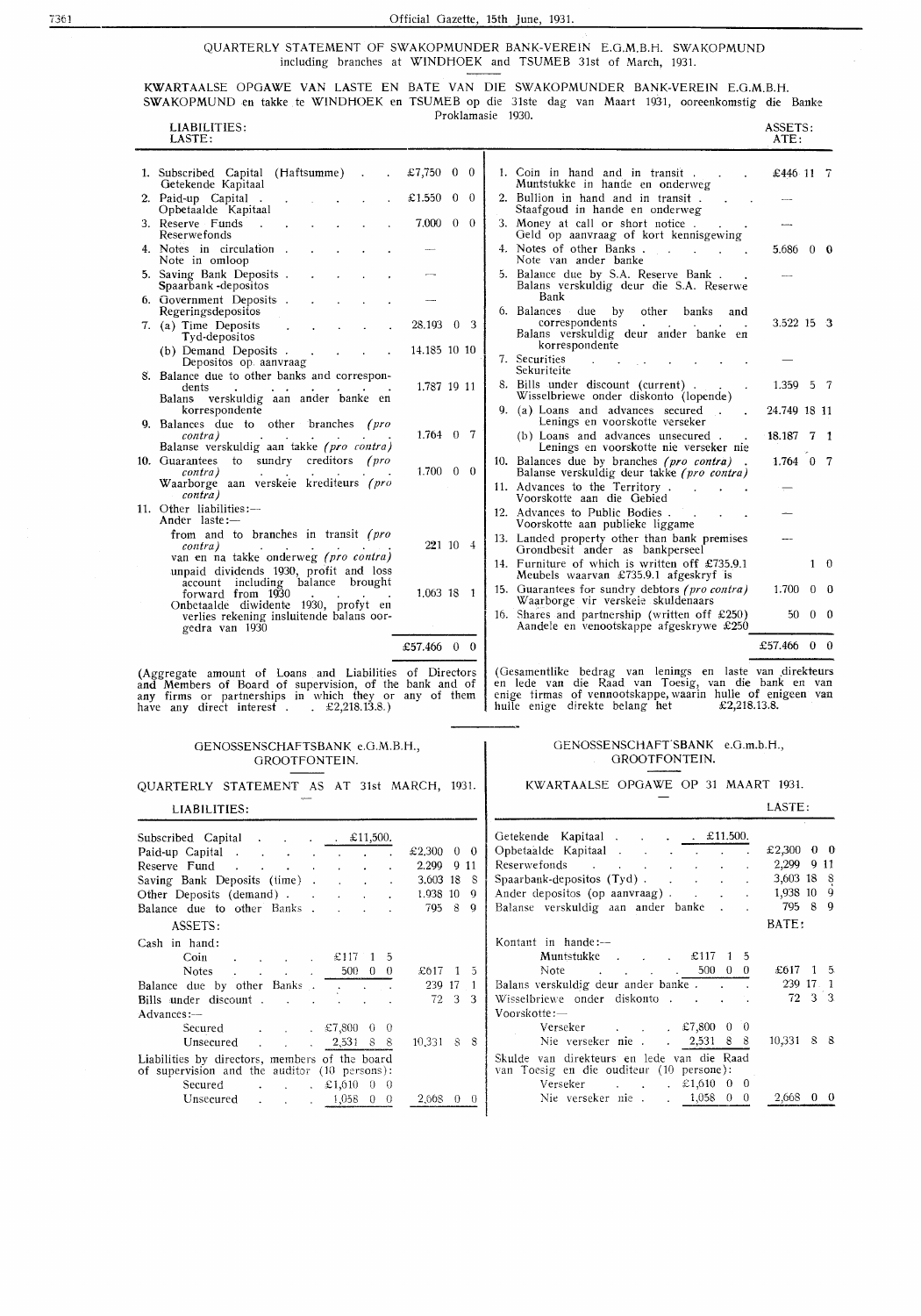#### (No. 34 of 1931.)

Notice is hereby given, in accordance with section 196 of the Companies Act, 1909 (Transvaal No. 31 of 1909), as applied by the Companies Proclamation, 1920 (No. 35 of 1920), that at the expiration of three months from the date hereot the names of the undermentioned Companies will, unless cause is shown to the contrary, be struck off the Register, and that the Companies will be dissolved.

#### (No. 34 van 1931.)

Ooreenkomstig die bepalings van artiekel 196 van die Maatskappye Wet 1909 (Transvaal No. 31 van 1909), soos toegepas deur die Maatskappye Proklamasie 1920 (No. 35 van 1930), word hiermee kennis gegee dat by verloop van drie maande van datum hiervan die name van die hieronder vermelde Maatskappye van die Register geskrap en die Maatskappye ontbind sal word, tensy gegronde redes daarteen aangetoon word.

| No. | Name of Company.<br>Naam van Maatskappy.                                                      | Date of Registration.<br>Datum van Registrasie.                               |
|-----|-----------------------------------------------------------------------------------------------|-------------------------------------------------------------------------------|
| 18. | Khan Kupfergrube Gesellschaft mit beschränkter Haftung                                        | 18 7 1922.                                                                    |
|     | 39. New Era Guano Company Limited                                                             | 6 1 1925.                                                                     |
|     | 50. E. M. Buchanan and Company Limited                                                        | 13 8 1925.                                                                    |
| 51. | Leonard & Co. Limited                                                                         | 11/11/1925.                                                                   |
|     | 58. African Tins Limited                                                                      | 28 4/1926.                                                                    |
|     | 61. South West Pharmacy Limited                                                               | 21/10/1926.                                                                   |
|     | 62. H. Sieber & Company Limited                                                               | $1 \cdot 11 \cdot 1926$ .                                                     |
|     | 66. Nobgams Tins Limited                                                                      | 24 1 1927.                                                                    |
|     | Companies Registration Office,<br>Registrasiekantoor vir Maatskappye,<br>Windhoek, 15 6/1931. | R. M. UECKERMANN,<br>Registrar of Companies.<br>Registrateur van Maatskappye. |

#### (No. 35 of 1931.)

The following particulars in regard to the registration of Companies are published for general information.

> R. M. UECKERMANN, Registrar of Companies.

#### Deeds Registry,

Windhoek,

3rd June, 1931.

(No. 35 van 1931.)

Die volgende besonaerhede in verband met die registrasie van Maatskappye word vir algemene informasie gepubliseer.

#### R. M. UECKERMANN,

#### Registrasiekantoor van **Aides, Windhoek,**  Registrateur van Maatskappye.

3 Junie 1931.

| COMPANIES REGISTERED. | MAATSKAPPYE GEREGISTREER. |
|-----------------------|---------------------------|
|-----------------------|---------------------------|

| No. | Name of Company<br>Naam van Maatskappy               | Address<br>Adres                   | Date of Registration<br>Datum van Registrasie | Capital and Remarks<br>Kapitaal en Aanmerkings |
|-----|------------------------------------------------------|------------------------------------|-----------------------------------------------|------------------------------------------------|
| 121 | South West African Airways<br>(Proprietary) Limited. | Block "G" Aero-<br>drome, Windhoek | 29.5.1931                                     | £7,500.—.—                                     |
| 122 | Windhoek Job Stores<br>(Proprietary) Limited.        | Erf 127, Kaiser<br>Str., Windhoek  | 29.5.1931                                     | £500.—.—.                                      |

FOREIGN COMPANIES. - **BUITELANDSE MAATSKAPPYE.** 

| No. | Name of Company.<br>Naam van Maatskappy. | Address<br>Adres                                                        | Date of Registration.<br>Datum van Registrasie. | $Capital \neq$<br>Kapitaal                                     |  |  |  |  |  |
|-----|------------------------------------------|-------------------------------------------------------------------------|-------------------------------------------------|----------------------------------------------------------------|--|--|--|--|--|
| 77  | Solar Development Company<br>Limited     | W. L. McDonald,<br>Omaruru.                                             | 6.5.1931                                        | 500 shares of no par<br>value of which 80<br>have been issued. |  |  |  |  |  |
| 78  | Bourne & Company Limited.                | Edwin Raper,<br>Gathemann's Build-<br>ings, Kaiser Street,<br>Windhoek. | 28.5.1931                                       | Dollars.<br>500,000                                            |  |  |  |  |  |
|     | COMBRUY BLECK IN LIQUIDETION             |                                                                         |                                                 |                                                                |  |  |  |  |  |

#### **COMPANY PLACED IN LIQUIDATION. -- MAATSKAPPY IN LIKWIDASIE GEPLAAS.**

| No. | Name of Company<br>Naam van Maatskappy | Address - Adres        | Capital -- Kapitaal | Remarks - Aanmerkings     |  |
|-----|----------------------------------------|------------------------|---------------------|---------------------------|--|
| 97  | A. Barry (Proprietary) Limited.        | Kalkfeld, Otjiwarongo. | £5,000.—.—          | Voluntary.<br>Vrywillige. |  |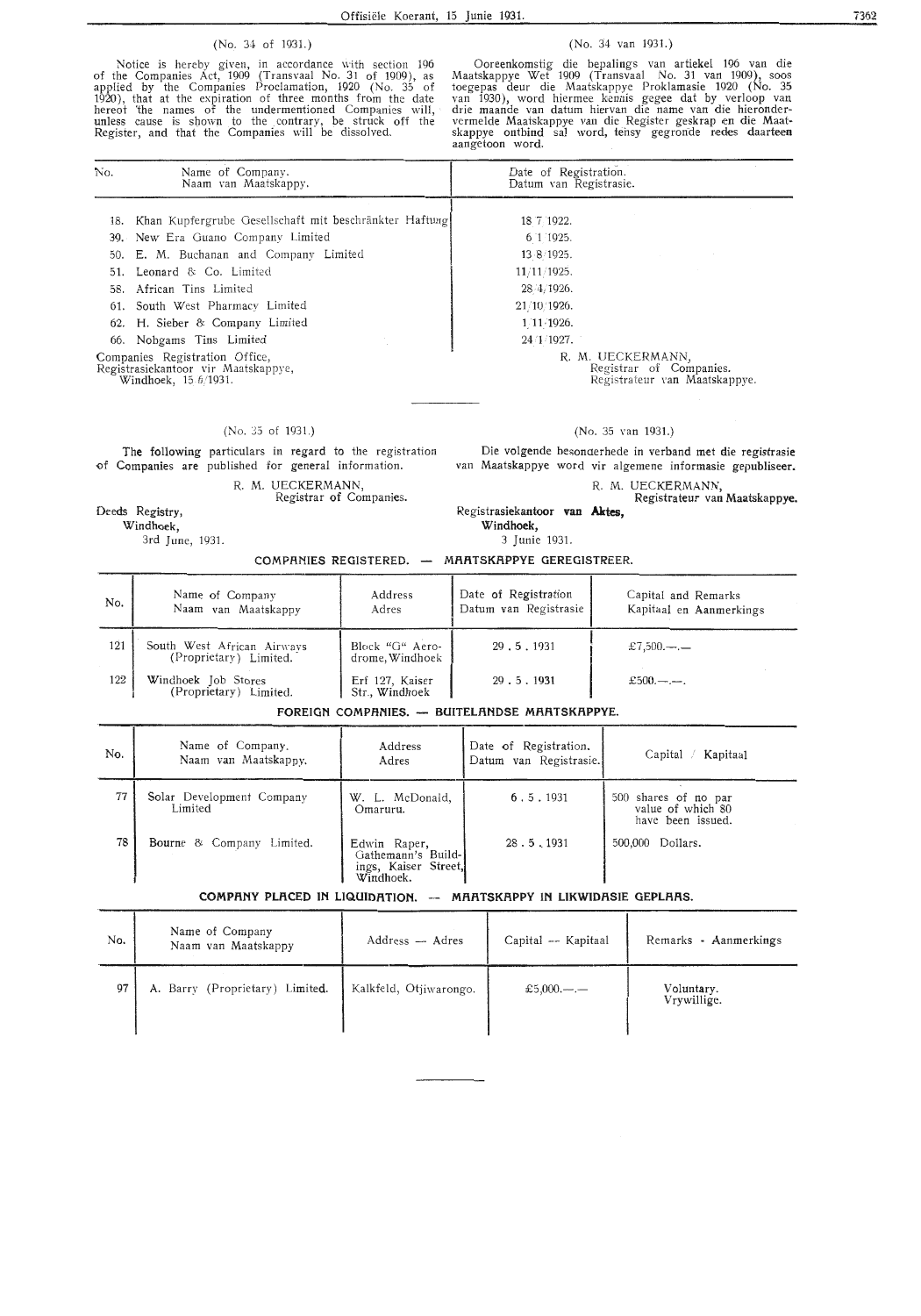### Advertisements. Advertensies.

#### ADVERTISING IN THE OFFICIAL GAZETTE OF **SOUTH WEST AFRICA.**

1. The *Official Gazette* will be published on the 1st and 15th day of each month; in the event of either of those days falling on a Sunday or Public Holiday, the *Gazette* will be published on the next succeeding working day.

2. Advertisements for insertion in the *Gazette* must be delivered at the office of the Secretary for South West Africa (Room 46, Government Buildings, Windhoek) in the languages in which they are to be published, at not later than 4.30 p.m. on the *ninth* day before the date of publication of the *Gazette* in which they are to be inserted.

3. Advertisements will be inserted in the *Gazette* after **the** official matter or in a supplement to the *Gazette* at the discretion of the Secretary.

**4.** Advertisements **will** be published in the *Official Gazette* in the English, Dutch or German languages; the necessary translations must be furnished by the advertiser or his agent. It should be borne in mind however, that the German version of the *Gazette* is a translation only and not the authorised issue.

5. Only Iegal advertisements are accepted for publication in the *Official Gazette,* and are subject to the approval of the Secretary for South West Africa, who can refuse to accept or decline further publication of any advertisement.

6. Advertisements should as far as possible be typewritten. Manuscript of advertisements should be written on **one** side of the paper only, and all proper names plainly inscribed; in the event of any name being incorrectly printed as a result of indistinct writing, the advertisement can only be republished on payment of the cost of another insertion.

7. The subscription for the *Official Gazette* is 12/- per annum, post free in this Territory and the Union of. South Africa, payab1e in advance. Postage must be prepaid by Overseas subscribers. Single copies of the *Gazette* may be obtained at the price of sixpence per copy.

8. The charge for the insertion of advertisements other than the notices mentioned in the succeeding paragraph is at the rate of 6/- per inch single column and 12/- per inch doub1e column, repeats half price. *( Fractions of an inch to be reckoned an inch.)* 

9. Notices to creditors and debtors in the estates of deceased persons and notices by executors concerning liquidation accounts lying for inspection, are published in schedule form at 9/- per estate.

10. No advertisement will be inserted unless the charge : is prepaid. Cheques, drafts, postal orders or money orders must be made payable to the Secretary for South West Africa.

#### ADVERTEER IN DIE OFFISIËLE KOERANT VAN SUIDWES-AFRIKA. SUIDWES-AFRIKA.

1. Die *Offisiële Koerant* sal op die 1ste en 15de van elke maand verskyn; ingeval een van hierdie dae op 'n Sondag of Publieke Feesdag val, dan verskyn die *Offisiele Koerant* op die eersvolgende werkdag.

2. Advertensies wat in die *Offisiële Koerant* geplaas moet word, moet in die taal waarin hulle sal verskyn ingehandig word aan die kantoor van die Sekretaris vir Suidwes-Afrika (Kamer 46, Regerings-Oeboue, Windhoek), nie later as 4.30 n.m. op die neende dag voor die datum van **ver**skyning van die *Offisiële Koerant* waarin die advertensies moet geplaas word nie.

3. Advertensies word in die *OftisiiJle Koerant* geplaas agter die offisiele gedeelte, of in 'n ekstra blad van die *Koerant,* soos die Sekretaris mag goedvind.

4. Advertensies word in die *Offisiële Koerant* gepubliseer in die Engelse, Afrikaanse en Duitse tale; die nodige vertalinge moet deur die adverteerder of sy agent gelewer word. Dit moet onthou word dat die Duitse teks van die *Oftisiele Koerant* slegs 'n vertaling is, en nie die geoutoriseerde uitgawe is nie.

5. Slegs wetsadvertensies word aangeneem vir publi-<br>kasie in die *Offisiële Koerant*, en hulle is onderworpe aan die goedkeuring van die Sekretaris vir Suidwes-Afrika, **wat**  die aanneming of verdere publikasie van 'n advertensie **mag**  weier.

6. Advertensies moet sover as moontlik op die masjien geskryf wees. Die manuskrip van advertensies moet slegs op een kant van die papier geskryf word, en alle name moet duidelik wees; ingeval 'n naam ingevolge onduidelike handskrif foutief gedruk word, dan kan die advertensies slegs dan weer gedruk word as die koste van 'n nuwe opneming betaal word.

7. Die jaarlikse intekengeld vir die Offisiële Koerant is 12/-, posvry in hierdie Gebied en die Unie van Suid-Afrika, en<br>is vooruit betaalbaar. Posgeld moet vooruit betaal word deur oorseese intekenaars. Enkele eksemplare van die *Ofti• siele Koerant* is verkrybaar teen die prys van ses pennies per stuk.<br>8. Die koste vir die opname van advertensies, behalwe

8. Die koste vir die opname van advertensies, behalwe van die kennisgewinge wat in die volgende paragraaf ge- noem is, is teen die prys van  $6/$ - per duim enkele kolom, en  $12/$ - per duim dubbele kolom; herhalinge teen ha prys. *(Gedeeltes van 'n duim moet as 'n volte duim bereken word.)* 

9. Kennisgewinge aan krediteure en debiteure in die boedels van oorlede persone, en kennisgewinge van eksekuteurs betreffende likwidasie rekeninge vir inspeksie, word in skedule vorm gepubliseer teen 9/- per boedel.

10. Geen advertensie sal geplaas word nie, tensy die koste vooruit betaal is. Tjeks, wissels, pos- of geldorders moet betaalbaar gemaak word aan die Sekretaris vir Suidwes-Afrika.

#### NOTICE BY EXECUTORS CONCERNING LIQUIDATION ACCOUNTS LYING FOR INSPECTION: Section 68 Act No. 24 of 1913, as applied to South West Africa,

NOTICE is hereby given that copies of the Administration and Distribution Accounts in the Estates specified in the attached Schedule will be open for the inspection ot all persons interested therein for a period ot 21 days (or long-er if specially stated) from the dates specified, or from the date of publication hereof, whichever may be later, and at the Offices of the Master and Magistrate as stated. Should no objection thereto be !odged with the Master during the period of inspection the Executors concerned will proceed to make payments in accordance therewith.

#### KENNISOEWING DEUR EKSEKUTEURS BETREFFENDE LIKWIDASIE-REKENINGS TER INSAGE. Artiekel 68, Wet No. 24 van 1913, soos toegepas op Suidwes-Afrika,

Kennisgewing geskied hiermee dat duplikate van die Administrasie- en Distribusierekenings in die boedels vermeld in die navolgende Byfae, ter insage van al die persone, wat daarin belang het, op die kantore van die Meester **en die Magistraat, soos vermeld, gedurende 'n tydperk van drie weke (of langer indien spesiaal vermeld) vanaf** vermelde datums, of vanaf datum van publikasie hiervan, watter datum die laatste mag wees, sal lê. As geen be-<br>swaar daarteen by die Meester binne die vermelde tydperk ingedien word nie, sal die betrokke eksekuteurs oorgaa tot uitbetaling ooreenkomstig vermelde rekenings.

SCHEDULE - BYLAE.

| Estate No.<br>Boedel No. | ESTATE LATE<br>BOEDEL VAN WYLE | Description of<br>Account<br>Beskrywing van<br>. Rekening   | Period<br>Date<br>Tydperk<br>Datum | Office of the<br>Kantoor van die<br>Master<br>Magistrate<br>Meester<br>Magistraat |  | Name and Address of<br><b>Executor or authorized Agent</b><br>Naam en adres van eksekuteur<br>of gemagtigde agent |
|--------------------------|--------------------------------|-------------------------------------------------------------|------------------------------------|-----------------------------------------------------------------------------------|--|-------------------------------------------------------------------------------------------------------------------|
| 956                      | Hermann Heinrich<br>Agricola   | Amended<br>First and Final<br>Liquid. and Distr.<br>Account | 21 d'ays<br>l from 15/6/31         | Windhoek                                                                          |  | P. Boeck, Executor Testa-<br>mentary, c/o C.R.C. Fisher,<br>Box 37, Kaiser Street,<br>Windhoek                    |
| 1091                     | Theodor Lorentz                | First aud Final<br>Liquid. and Distr.<br>Account            | 21 days<br>from $2/6/31$           | Windhoek                                                                          |  | Lorentz & Bone, for Exec.<br>Testam., Acme Bldgs.,<br>Kaiser Str., Windhoek                                       |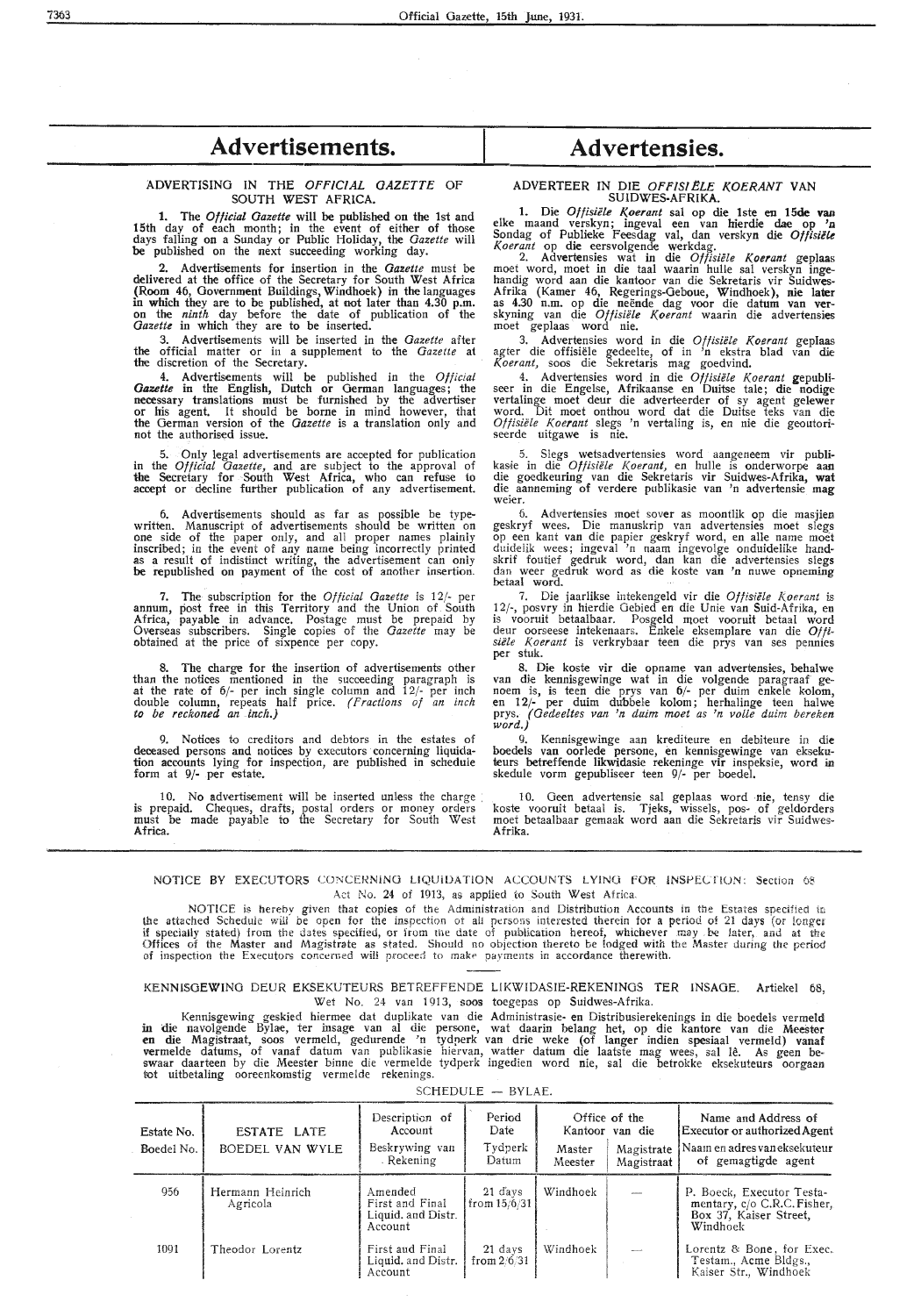#### ELECTION OF EXECUTORS AND TUTORS $_{\rm c}$

The Estates of the persons mentioned in the attached schedule being unrepresented, notice is hereby given to the<br>surviving spouse (if any), next-of-kin, legatees, and creditors, and—in cases where the meeting is convened f Tutors-to the paternal and maternal relatives of the minors, and to all others whom these presents may concern, that meetings will be held in the several Estates at the times, dates, and places specified for the purpose of selecting some person or persons for approval by the Master of the High Court of South West. Africa as fit and proper to be by him appointed Executors or Tutors, as the case may be. Meetings at Windhoek will be held before the Master, and in other places before the Magistrate. JACS. P. LE ROUX ESTERHUYSEN,

*Master of the High Court of South West Africa.* 

#### VERKIESING **VAN** EKSEKUTEURS EN VOOGDE.

Aangesien die Boedels van die persone, vermeld in die aangehegte lys, nie verteenwoordig is nie, word hier-<br>mee kennis gegee aan die nagelate eggenoot (as daar een is) erfgename, legatarisse en skuldeisers, en—in gevalle waar die byeenkoms vir die verkiesing van voogde belê word—aan die bloedverwante van die minderjariges van vaders en moederskant, en aan al die ander persone wat dit mag aangaan, dat byeenkomste met betrekking tot die verskillende boedels op die vermelde tye, datums en plekke gehou sal word vir die doel om 'n persoon of persone te kies vir goedkeuring van die Meester van die Hooggeregshof van Suidwes-Afrika as geskik **en** bekwaam om deur horn as eksekuteurs of voogde, soos die geval mag wees, aangestel te word. Byeenkomste te Windhoek word voor die Meester, en in antler plekke voor die Magistraat, gehou.

**JACS. P. LE ROUX ESTERHUYSEN,**<br>*Meester van die Hooggeregshof van Suidwes-Afrika.* 

| Registered<br>Number<br>of Estate<br>Geregistr.<br>Nommer<br>van Boedel | Name of the Deceased<br>Surname<br>Naam<br>Famielienaam | Christian Name<br>van Oorledene<br>Voornaam | Occupation<br>Beroep | Date and Place<br>of Death<br>Datum en plek<br>van oorlyde | Date and Time<br>of Meeting<br>Datum en tyd<br>van byeenkoms | Place<br>of Meeting<br>Plek van<br>bveenkoms | Meeting Con-<br>vened for<br>election of<br>Byeenkoms<br>belê vir ver-<br>kiesing van |
|-------------------------------------------------------------------------|---------------------------------------------------------|---------------------------------------------|----------------------|------------------------------------------------------------|--------------------------------------------------------------|----------------------------------------------|---------------------------------------------------------------------------------------|
| 922                                                                     | Erdmann, born<br>Roedlinger                             | Hedwig                                      | Retired              | 15/3/1929.<br>Capetown                                     | $27/6/1931$ ,<br>10a.m.                                      | Windhoek                                     | Executor                                                                              |
| 1203                                                                    | Apelt                                                   | Robert                                      | Civil Servant        | $9/7/1929$ ,<br>Berlin, Germany                            | $26/6/1931$ ,<br>$10a$ . m.                                  | Swakopmund                                   | Executor                                                                              |

#### NOTICE OF MEETING OF CREDITORS AND CONTRIBUTORIES. (Pursuant to Section 129 of 'the Companies Act, 1926.)

In the matter of NAMAQUA DIAMONDS LIMITED (in Liquidation ).

Notice is. hereby given to all persons being Creditors or Contributories of the above-named Company that a General Meeting of Creditors and Contributories will be held before the Master of the Surpreme Court, Cape Town, on Friday,<br>3rd July, 1931—

(a) for the Proof of Debts by Creditors;

(b) to receive the Liquidator's Report;

(c) to give the Liquidator directions (if any) as to the further liquidation of the Company.

And it is further notified that all proofs of debts intended to be proved at the said Meeting of Creditors and all powers of attorney or proxies intended to be used at the Meeting of Creditors or Contributories must be lodged with the Master not later than twenty-four hours before the advertised time of the Meeting.

SUN BU!LDINO, St. Georges Street, CAPE TOWN. CECIL KILPIN, Liquidator.

TENDERS.

In the matter of NAMAQUA DIAMONDS LIMITED (in Liquidation) in course of being wound up by the Court.

TEND E RS.

SALE BY TENDER of Precious Mineral Mining Areas, Mining Rights, Machinery and Mining Equipment, situate in South West Africa.

Tenders are hereby invited for the above.

Tenders marked as such on the outside of the envelope containing the same should be transmitted in duplicate to **the** Master of the High Court of South West Africa at Windhoek so as to reach that Official not later than noon of 31st July, 1931.

It is optional for tenderers to submit offers for the whole or any portion of the assets as specified in the undermentioned Schedules.

Full particulars and detailed Schedules and conditions of sale -- which should be carefully read by tenderers before completing their tenders - may be had at the offices of the Undersigned or from Mr. C. A. BELLSTEDT, Berg Sir. 13, Luderitz, South West Africa.

The highest or any tender will not necessarily be accepted.

|                     |  | CECIL KILPIN. |
|---------------------|--|---------------|
| SUN BUILDING.       |  | Liquidator.   |
| St. Georges Street, |  |               |
| CAPE TOWN.          |  |               |
| 15th June, 1931.    |  |               |

N.B. The whole constitutes a completely equipped and modern Diamond Concern of the first order and on the recovery of the Industry should constitute a veritable " Oold Mine". IN THE INSOLVENT ESTATE OF CONRAD **KLEINMANN.** 

The undersigned, favoured with instructions from the Trustee in the above named Estate, will offer for sale by Public Auction,

AT THEIR MART, POST STREET, WINDHOEK, ON SATURDAY MORNING, JUNE 27th, 1931, AT 11 O'CLOCK

E R F NQ. 32, BISMARCK STREET, W INDHOEK, TOGETHER WITH THE BUILDINGS AND IM-PROVEMENTS THE REON'.

 $ATSO-$ 

ONE "DODGE" MOTOR DELIVERY VAN IN GOOD RUNNING ORDER.

The Buildings on the Erf consist of a substantially built house of 4 rooms, K.P.B. and Verandah, with two outside rooms. The rental value of the Property is £12.10.0. monthly.

TERMS OF PAYMENT will be one third in cash at the time of sale, the balance in two instalments three months and six months after the date of sale. Interest at the rate of  $6\%$  per annum, will be charged on the balance.

T. J. CARLISLE (Auctioneer W. *Hanna)*, P.O. Box 321, Auctioneers and Sworn App Auctioneers and Sworn Appraisers. Phone 635.

#### A. BARRY (PTY.) LTD. (in voluntary Liquidation).

Notice is hereby given that a Meeting of Creditors of the above Company will be held on Wednesday the 24th of June,  $1931$ , at 10 a.m. at the Offices of H. Hill, Kaiser Street, Windhoek, pursuant to Section 166 of the Companies Ordinance of 1928.

JOHN HUGO HILL,

Windhoek, 6th June, 193L

Windhoek,

Liquidator.

#### NOTICE.

Application has been made by HEINRICH DUEWEL for the issue and registration of a Certificate of Registered Title in respect of certain Portion B of the farm OKAMUM-BONDE, No. 332, situate in the District of Otjiwarongo, measuring ten (10) Hectares, Twenty-four (24) Ares, Thirtytwo (32) Square Metres, sold by the German Imperiai Government to the said HEINRICH DUEWEL by Deed of Sale dated 19th January and 9th February, 1912, and confirmed on the 31st March, 1912.

All persons claiming to have any right or title in or over the said land are hereby required to notify me in writing of such claim within three months from the date of publication hereof.

Should any objection be taken it shall be the duty of the person objecting, in the absence of any agreement between the parties to apply to the High Court of South West Africa within a period of one month from the date on which the objection is lodged for an Order restraining the issue of the Certificate in question, failing which such certificate will be issued.

## R. M. UECKERMANN,<br>Registrar of Deeds.

idhoek, Registrar of Deeds.<br>this 2nd day of June, 1931.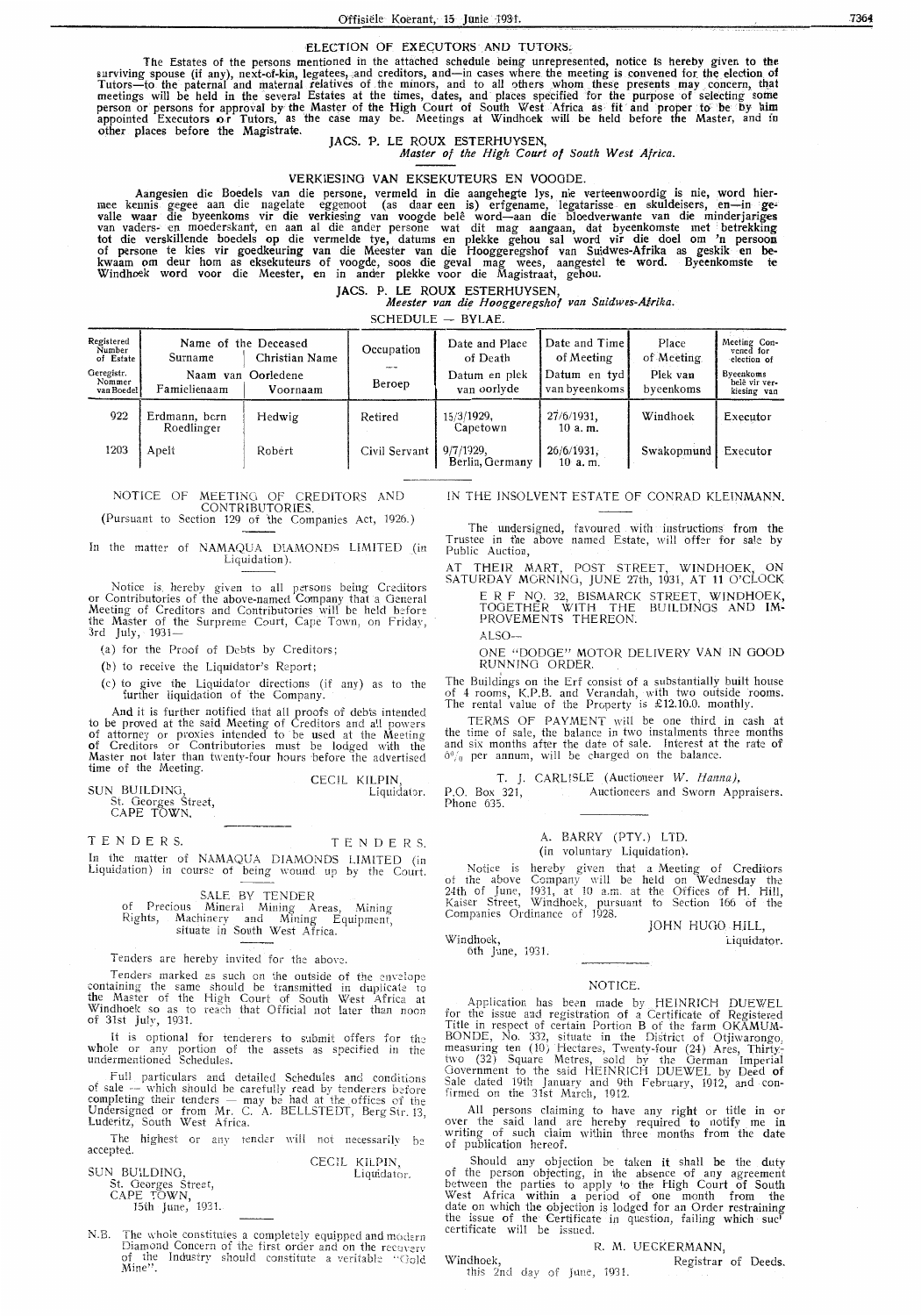## NOTICE TO CREDITORS AND DEBTORS. ESTATES OF. DECEASED PERSONS: Section 46, Act No. 24 of 1913, as applied to South West Africa.

Creditors and Debtors in the Estates specified in the annexed Schedule are called upon to lodge their clamas with the Executors concerned within the stated periods calculated from the date of publication hereof. pay . their debts to the Executors concerned within the stated periods calculated· from the date of publication hereof. KENNISGEWING AAN SKULDEISERS EN SKULDENAARS. BOEDELS VAN OORLEDE PERSONE. Artiekel 46, Wet No. 24 van 1913, soos toegepas op Suidwes ~ Afrika.

Skuldeisers en skuldenaars in die Boedels wat vermeld is in bygaande Bylae word versoek om hul vorderings in te lewer en hul skulde te betaal by die kantore van die betrokke Eksekuteurs binne die gemelde tydperke, vanaf die datum van publikasie hiervan.

 $SCHEDULE - BYLAE.$ 

| Estate No.<br>Boedel No. | <b>ESTATE LATE</b><br>BOEDEL VAN WYLE                                                                  | Within a period of<br>Binne 'n tydperk van | Name and Address of Executor or<br>authorized Agent<br>Naam en Adres van Eksekuteur of<br>gemagtigde Agent |
|--------------------------|--------------------------------------------------------------------------------------------------------|--------------------------------------------|------------------------------------------------------------------------------------------------------------|
| 1102                     | Lydia Jacoba de Wet, gebore de Swardt en<br>nagelatene eggenoot Petrus Jurie de Wet                    | 30 daë                                     | J. A. Pretorius, Otieha,<br>P.K. Omitara                                                                   |
| 1185                     | Pieternela Sagrya de Villiers, gebore Ludeke<br>en nagelate eggenoot Frederik Phillipus<br>de Villiers | 21 daë                                     | T. I. Rautenbach, Bus 27, Grootfontein,<br>qq. Eksekuteur Datief                                           |
| 1196                     | Erich Hugo Herboth                                                                                     | 21 days                                    | Ernst Herboth, Box 226, Windhoek                                                                           |
| 1202                     | Johann Franz Kalus, better known as<br>Johann Kalus                                                    | 30 days                                    | C. R. C. Fisher, Executor Dative,<br>Box 37, Kaiser St., Windhoek                                          |

**MASTER'S NOTICES.** Pursuant to Section 16, Sub-section (3), of the Insolvency Ordinance, 1928, and/or Section 119,<br>Sub-section (3), of the Companies' Ordinance, 1928.

NOTICE is hereby given that the Estates mentioned in the subjoined Schedule have been placed under sequestra-<br>tion or liquidation provisionally by Order of High Court as therein set forth.

JACS. P. LE ROUX ESTERHUYSEN, Master of the High Court of S.W. Africa.

KENNISOEWINOS VAN DIE MEESTER. Ingevolge artiekel *sestien,* onderartiekel (3), van die Insolvensie Ordonnansie **1928.** 

Hiermee word kennis gegee dat die Boedels in die aangehegte Bylae vermeld, voorlopig ingevolge Bevel van die Hooggeregshof van Suidwes-Afrika gesekwestreer is.

JACS. P. LE ROUX ESTERHUYSEN, Meester van die Hooggeregshof van Suidwes-Afrika. *Form No. 1.--Formulier No. 1.* SCHEDULE - BYLAE.

| No. of Estatel<br>No. | Name and Description of Estate<br>Naam en Beskrywing van Boedel | Date of Order upon which and Di-<br>vision of Court by which Order made. | Upon the Application of<br>Op die Applikasie van |                |
|-----------------------|-----------------------------------------------------------------|--------------------------------------------------------------------------|--------------------------------------------------|----------------|
| van Boedel            |                                                                 | Date of Order<br>Datum van Bevel                                         | Division of Court.                               |                |
| 323                   | Hasso Ehrlich, a farmer of Okatete,<br>district Omaruru         | 9/6/1931                                                                 | High Court of<br>S. W. Africa                    | John Hugo Hill |

MASTER'S NOTICES. Pursuant to Section *sixteen*, Sub-section (3), and Section *thirty-nine*, Sub-section (1), of the Insolvency Ordinance, 1928.

The Estates mentioned in the subjoined Schedule having been placed under sequestration by Order of the High Court of South West Africa, notice is hereby given that a first meeting of creditors will be held in the said Estates on<br>the dates and at the times and places mentioned in the Schedule for the proof of claims and for the e Meetings in Windl>oek will be held before the Master; elsewhere they will be held before the Magistrate. JACS. P. LE ROUX ESTERHUYSEN,

*as Master of the High Court.* 

KENNISGEWINGS VAN DIE MEESTER: lngevolge artiekel *sestien,* onderartiekel (3), \_ en artiekel *neen-en-dertig,* onderartiekel (1) die Insolvensie Ordonnansie 1928.

Aangesien die Boedels, in die hierondervolgende Bylae kragtens Bevel van die Hooggeregshof van Suidwes-Afrika gesekwestreer is, word hiermee kennis gegee dat 'n eerste byeenkoms van skuldeisers in die vermelde Boedels op die datums en tye en plekke, vermeld in die Bylae, vir die be wys van vorderings en die verkiesing van 'n kurator gehou sal word. In Windhoek sal die byeenkomste voor die Meester gehou word; in ander plekke voor die Magistraat.

JACS. P. LE ROUX ESTERHUYSEN

*Meester van die Hooggeregshof van S.W.-Afrika.*   $SCHEDULE - BYLAE.$ 

|  | Form. No. 2.-Formulier No. 2 |  |  |
|--|------------------------------|--|--|
|--|------------------------------|--|--|

| No.<br>of Estate  | Name and Description<br>of Estate                                    | Date upon which and Division of Court<br>by which Order made<br>Datum waarop en Afdeling van Hof<br>waardeur Bevel gegee is |                                       | Day, Date and Hour of Meeting<br>Dag, Datum en Uur van Byeenkoms | Place of Meeting<br>Plek |              |               |  |
|-------------------|----------------------------------------------------------------------|-----------------------------------------------------------------------------------------------------------------------------|---------------------------------------|------------------------------------------------------------------|--------------------------|--------------|---------------|--|
| No. van<br>Boedel | Naam en Beskrywing<br>van Boedel                                     | Date of Order<br>Datum van Bevel                                                                                            | Division of Court<br>Afdeling van Hof | Day/Dag                                                          | Date/Datum               | Hour/Uur     | van Byeenkoms |  |
| 319               | Louis William Bermann,<br>motor garage proprietor<br>of Keetmanshoop | 29/5/31                                                                                                                     | High Court<br>of S.W. Africa          | Friday                                                           | 3/7/31                   | $10$ a.m.    | Keetmanshoop  |  |
| 320               | Albertus Stefanus Abraham<br>Venter, a machinist of<br>Outjo         | 29/5/31                                                                                                                     | do.                                   | Friday                                                           | 3/7/31                   | $10$ a.m.    | Outio         |  |
| 321               | Reinhard Heinrich Borg,<br>a general dealer of<br>Windhoek           | 29/5/31                                                                                                                     | do.                                   | Saturday                                                         | 27/6/31                  | 10.<br>a. m. | Windhoek      |  |
| $322 -$           | Georg Schmid, a butcher<br>of Windhoek                               | 29/5/31                                                                                                                     | do.                                   | Saturday                                                         | 27/6/31                  | $10$ a.m.    | Windhoek      |  |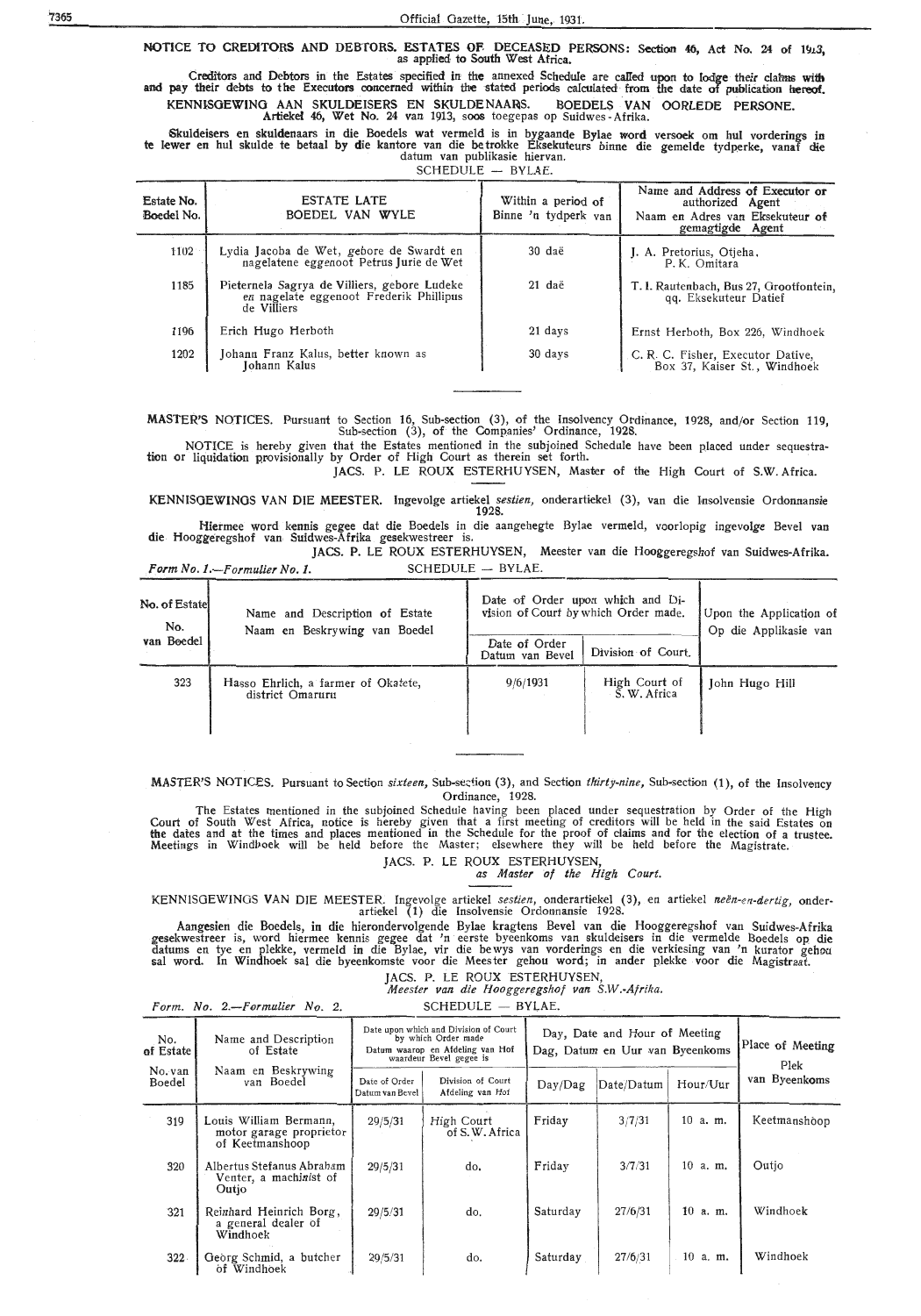NOTICES OF TRUSTEES AND ASSIGNEES. Pursuant to Section *sixty-four*, Sub-section (3), Section *seventy* and Section *tltirty-nine,* Sub-section (2), of the Insolvency Ordinance, 1928, as applied to South West Africa.

Notice is hereby given that the persons mentioned in the subjoined Schedule have been appointed Trustees **or**  Assignees, as the case may be, of the Estates therein mentioned as having been sequestrated or assigned, that their addresses<br>are therein set forth; and that the persons indebted to the Estates are required to pay their de  $\epsilon$  the periods mentioned in the Schedule.

Further, that a meeting of creditors (being the second meeting in such of the said Estates as are under sequestration)<br>will be held in the said Estates on the dates and at the times and places mentioned in the Schedule, fo against the Estate, for the purpose of receiving the Trustee's or Assignee's report as to the affairs and condition of the Estate, and .of giving the Trustee or Assignee directions concerning the sale or recovery of any part of the Estate, or concerning any matter relating to the administration thereof.

Meetings in Windhoek will be held before the Master; elsewhere they will be held before the Magistrate.

KENNISGEWINGS VAN KURATORS EN BOEDELBEREDDERAARS. Ingevolge artiekel vier-en-sestig, onderartiekel (3), artiekel *sewentig* en artiekel *neen-en-dertig,* onderartiekel (2) van die lnsolvensie-Ordonnansie 1929, soos op Suidwes-Afrika toegepas.

Kennis word hiermee gegee dat die persone ver meld in die aangehegte By}ae as kurators of boedelbc• redderaars, soos die geval mag wees, van die daarin as gesekwestreer of afgestaan vermelde boedels aangestel is;<br>en dat persone, wat geld aan die boedels skuld hul skulde by die aangegewe -adresse binne die tydperke vermel in die Bylae moet betaal.

Verder dat 'n byeenkoms van skuldeisers ( dus die twede byeenkoms in die gene van die boedels · wat gesekwestreer is) met betrekking tot vermelde boedels op die datums, tye en plekke vermeld in die Bylae gehou sal word vir die bewys van aansprake teen die boedel, die ontvangs van die verslag van die kurator of die boedelberedderaar omtrent die aangeleenthede en toestand van die boedel, asook vir die verstrekking van instruksies<br>aan die kurator of boedelberedderaar betreffende die ver koop of opvordering van enige gedeelte van die boedel of betreffende enige aangeleentheid in verband met die beheer daarvan.

In Windhoek word die byeenkomste voor die Meester gehou en op ander plekke voor die Magist**raa**t. Form. No.  $3.$  - Formulier No. 3. SCHEDULE - BYLAE.

| No. of<br>Estate<br>No. van<br>Boedel | Name and De-<br>scription of Estate<br>Naam en<br>beskrywing<br>van Boedel | Whether<br>Assigned<br>or Seque-<br>strated<br>Of Boedel<br>afgestaan<br>of gesek-<br>westreer is | Name of<br>Trustee or<br>Assignee<br>Naam van Ku-<br>rator of Boedel-<br>beredderaar | Full Address<br>of Trustee or<br>Assignee<br>Volledige adres<br>van Kurator of<br>Boedel-<br>beredderaar | Day<br>Dag | Day, Date and Hour of<br>Meeting<br>Dag, Datum- en Uur van<br><b>Byeenkoms</b><br>Date<br>Datum | Hour<br>Uur | Place of<br>Meeting<br>Plek van<br><b>Byeenkoms</b> | Time within<br>which debts<br>payable<br>Tyd binne<br>welk <b>e</b> sku <b>ld</b><br>betaal moet<br>word |
|---------------------------------------|----------------------------------------------------------------------------|---------------------------------------------------------------------------------------------------|--------------------------------------------------------------------------------------|----------------------------------------------------------------------------------------------------------|------------|-------------------------------------------------------------------------------------------------|-------------|-----------------------------------------------------|----------------------------------------------------------------------------------------------------------|
| 307                                   | Adam Patrick<br>Coetzee                                                    | Sequestrated [J.L.G. Bell]                                                                        |                                                                                      | Box 43,<br>Windhoek                                                                                      | Saturday   | 27/6/31                                                                                         | 10 a.m.     | Mast. Office<br>Windhoek                            | 21 days                                                                                                  |
| 309                                   | Rudolf<br>Thielmann                                                        | Sequestrated                                                                                      | W.G. Kirsten                                                                         | Box 13,<br>Mariental                                                                                     | Saturday   | 27/6/31                                                                                         | 10a.m.      | Magistrat'e<br>Office                               | 30 days                                                                                                  |
| 314                                   | William Gerald<br>Sieberhagen,<br>Farmer of<br>Osterode, distr.<br>Gibeon  | Sequestrated                                                                                      | W.G. Kirsten                                                                         | Box 13,<br>Mariental                                                                                     | Saturday   | 27/6/31                                                                                         | 10 a.m.     | Gibeon<br>Gibeon                                    | 30 days                                                                                                  |
| 315                                   | Kuno Bruegge,<br>Butcher,<br>Omaruru                                       |                                                                                                   | Sequestrated F.H. Waldron                                                            | Box 28,<br>Omaruru                                                                                       | Tuesday    | 7/7/31                                                                                          | 10a.m.      | Magistrate<br>Omaruru                               | 21 days                                                                                                  |

#### NOTICE OF SURRENDER.

Notice is hereby given that application will be made to the High Court of South West Africa on MONDAY the 20th day of July, 1931, at nine o'clock in the forenoon or as soon thereafter as Counsel can be heard for the surrender of the Estate of LUDWIG RECSEY, a Butcher of Swakopmund and Farmer of "Hamburg" in the District<br>of Otjiwarongo; and of "Onjossa" in the District of Karibib<br>as Insolvent and that his Schedules will lie for inspection at the; Office of the Master of the High Court of South West **Africa,** Windhoek, and copies thereof at the Offices of the Magistrate at Otjiwarongo and Swakopmund and Karibib for a period of fourteen (14) days from 26th June to 10th July, 1931, inclusive.

#### ]. ORMAN,

Applicant's Attorney, Windhoek;

#### NOTICE OF OFFER OF COMPOSITION.

NOTICE is hereby given . that I, the undersigned, CHRISTIAN RUDOLPH LIEBENBERG, an INSOLVENT<br>of KHAIS SUED in the district of WARMBAD, will submit<br>an offer of composition to my creditors at the adjourned Special Meeting of creditors of my Insolvent Estate to be held before the Magistrate at WARMBAD on THURSDAY, 2nd JULY, 1931, at 10 a.m. for their consideration.

C. R. LIEBENBERG,<br>Insolvent. Insolvent. P.O. Warmbad.

Windhoek,

8th June, 1931.

#### WITHDRAWAL OF NOTICE OF SURRENDER.

Notice is hereby given in terms of the provisions of sub-section 3 of section 7 of the Insolvency Ordinance No. 7 ot 1928 that the notice published in the *Gazette* of the 1st July, 1930, by Messrs. Lorentz & Bone for FREDERICK JACOBUS RAAL (Junior) of the farm "Gross Barmen" in the district of Okahandja of his intention to surrender his estate as insolvent is hereby withdrawn.

JACS. P. LE ROUX ESTERHUYSEN, Master of the High Court.

Master's Office,

**Windhoek,** 

2nd June, 1931.

#### NOTICE OF INTENTION TO SURRENDER.

NOTICE is hereby given that Application will be made to the High Court of South West Africa on Monday the 13th day of July, 1931, at 9 o'clock in the forenoon or so soon thereafter as Counsel can be heard for the surrender of • the Estate of OTTO **MIHM,** a farmer of Lichtenau in the District of Otjiwarongo, as insolvent and his Schedules will lie for inspection at the Office of the Master of the High Court of South West Africa at Windhoek and<br>a copy thereof at the Office of the Magistrate in Otji-<br>warongo for a period of fourteen (14) days from the 17th June, 1931, to 1st July, 1931, inclusive.

#### J. ORMAN,

Applicant's Attorney, Post Street, Windhoek, S.W.A.

#### PUBLIC SALE.

Duly instructed by the Trustee in the insolvent estate-KARL MUELLER we shall sell by Public Auction

in front of the General Post Office in Windhoek on Saturday the 4th of July, 1931, at 11 a.m.

the following assets of the estate:

Windhoek,

2Sth May, 1931.

Certain ERF No. 10 at Windhoek, measuring 3 hectares, 79 ares, 62 sqmtrs., with THREE DWELLING HOUSES and OUTBUILDINGS.

The houses are practically new, in first class conditions and in a healthy and ideal situation. Rent value £20 monthly.

Besides the buildings there are large empty grounds totalling 3 hectars for building purposes.

Terms can be arranged for good prospective buyers.

Apply before the sale to the auctioneer.

Purchaser to pay municipal rates in arrears and auctioneer's Fee.

AUCTIONS LTD., *Hans Berker,* Auctioneer.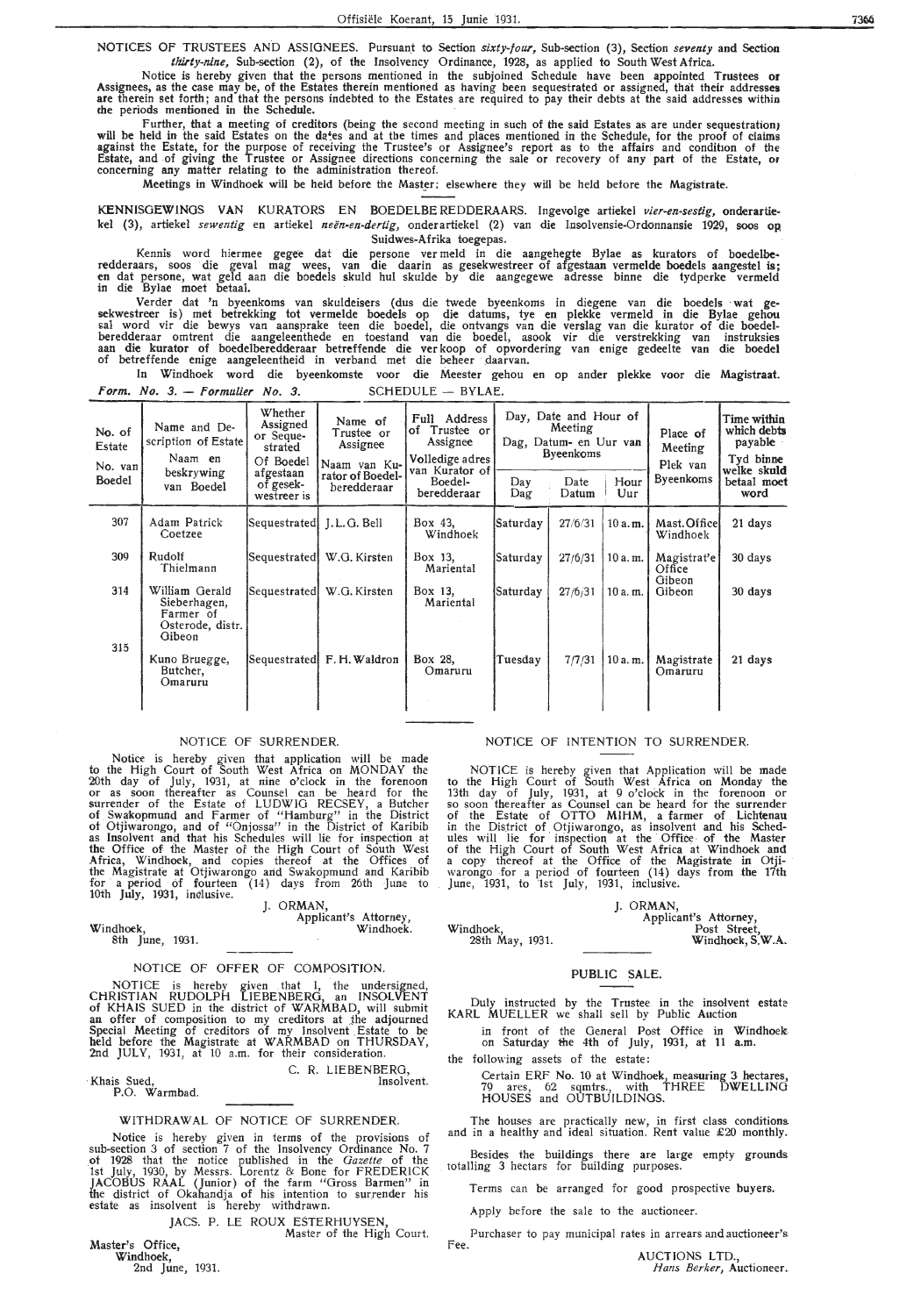NOTICES OF TRUSTEES AND ASSIGNEES. Pursuant to Sections *forty* and *forty-one* of the Insolvency Act, 1916, as applied to South West Africa.

Notice is hereby given that a meeting of creditors will be held in the Sequestrated or Assigned Estates mentioned in the subjoined Schedule on the dates, at the times and places, and for the purposes therein set forth. Meetings in Windhoek will be held before the Master; elsewhere they will be held before the Magistrate.

KENNISGEWINGS VAN KURAT0RS EN B0EDELBEREDDERAARS. lngevolge artiekels *veertig* en *een.-en-veertig*  van die Insolvensiewet 1916, soos op Suidwes-Afrika toegepas.

Hiermee word kennis gegee dat 'n byeenkoms van skul deisers in die gesekwestreerde of afgestane Boedels, ver- meld in die onderstaande Bylae op die datums, tye en plek ke en vir die doeleindes daarin vermeld, gehou sal word. In Windhoek sal die byeenkomste voor die Meester en in antler plekke voor die Magistraat gehou word. *Form No. 4.*-*Formulier No. 4.* SCHEDULE - BYLAE.

| No. of<br>Estate         | and Description<br>Name<br>of Estate                                                                  | Day, Date and Hour of Meeting<br>Whether<br>Assigned or<br>Dag, Datum en Uur van<br>Sequestrated<br><b>Byeenkoms</b> |          |               | Place of Meeting<br>Plek van | Object of Meeting         |                                                                                                      |  |
|--------------------------|-------------------------------------------------------------------------------------------------------|----------------------------------------------------------------------------------------------------------------------|----------|---------------|------------------------------|---------------------------|------------------------------------------------------------------------------------------------------|--|
| No. van<br><b>Boedel</b> | Naam en Beskrywing<br>van Boedel                                                                      | Of Boedel<br>Gesekwestreer<br>of Afgestaan is                                                                        | Day/Dag  | Date<br>Datum | Hour<br>Uur                  | <b>Byeenkoms</b>          | Doel van Byeenkoms                                                                                   |  |
| 238                      | Otto Luchtenstein, General<br>Dealer, Mariental                                                       | Sequestrated                                                                                                         | Saturday | 27/6/31       | 10 a.m.                      | Magist. Office<br>Gibeon  | To prove further claims<br>and give Trustee direc-<br>tions as to further liqui-<br>dation of Estate |  |
| 282                      | Barend Frederik Burger,<br>a Farmer of Ubiams,<br>district Gibeon                                     | Sequestrated                                                                                                         | Saturday | 27/6/31       | 10a.m.                       | Magist. Office<br>Gibeon  | To consider offer of<br>composition made by<br>Messrs. Krabbenhoft &<br>Lampe                        |  |
| 292                      | Insolvent Estate of the late<br>Emil August Kastrup,<br>Hotel-keeper & Dealer<br>of Kalkfontein South | Sequestrated                                                                                                         | Thursday | 2/7/31        | 11. $a. m.$                  | Magist. Office<br>Warmbad | For the proof of further<br>claims.                                                                  |  |

NOTICES Of TRUSTEES AND ASSIGNEES. Pursuant to Section *ninety-four* of the Insolvency Act, 1916, as applied to South West Africa.

Notice is hereby given that fourteen days after the date hereof it is the intention of the Trustees or Assignees of the Sequestrated or Assigned Estates mentioned in the subjoined Schedule to apply to the Master of the High Court for an extension of time, as specified in the Schedule, within which to lodge a liquidation account and plan of distribution or/and contribution.

KENNIS0EWING VAN KURAT0RS EN BOEDELBEREDDERAARS. Ingevolge Artiekel *vier-en-neentig* van die Insolvensie-Wet, 1916, soos toegepas op Suidwes-Afrika.

Kennis word hiermee gegee, dat die Kurators of Boedelberedderaars van die gesekwestreerde of afgestane Boedels, vermeld in die hieronder volgende Bylae, voornemens is, om veertien dae na datum hiervan die Meester van die Hooggeregshof te versoek om 'n verlenging van die tyd genoem in die Bylae vir die indiening van 'n likwidasierekening en plan van distribusie of/en kontribusie. *Form. No. 5.—Formulier No. 5.* SCHEDULE - BYLAE.

| No. of<br>Estate<br>No. van<br><b>Boedel</b> | Name & Description<br>of Estate<br>Naam en Beskrywing<br>van Boedel                       | Name of Trustee<br>Assignee<br>$\mathbf{or}$<br> Naam van Kurator <br>of Boedel-<br>beredderaar | Date of Trustee or<br>Assignee's Appoint-<br>ment.<br>Datum van Aan-<br>stelling van Kurators<br>Boedelberedderaars. | Date when<br>Account Due<br>Datum waarop<br>Rekening inge-<br>dien moet word | Period of Extension<br>required.<br>Tydperk van Verlenging<br>benodig. | To whom Appli-<br>cation will be<br>made. |
|----------------------------------------------|-------------------------------------------------------------------------------------------|-------------------------------------------------------------------------------------------------|----------------------------------------------------------------------------------------------------------------------|------------------------------------------------------------------------------|------------------------------------------------------------------------|-------------------------------------------|
| 280                                          | Christian Rudolph<br>Liebenberg, a<br>Farmer of Khais<br>Sued in the distr.<br>of Warmbad | St. Cyr. Fourie                                                                                 | 5/9/30                                                                                                               | 5/3/31<br>$extend_to5/7/31$                                                  | Further 4 months                                                       |                                           |
| 296                                          | Michael Charles<br>Edward McDonald,<br>a Farmer and<br>General Dealer of<br>Warmbad       | Alec. Elias Rissik                                                                              | 5/1/31                                                                                                               | 5/7/31                                                                       | 6 months                                                               |                                           |

'NOTICES Of TRUSTEES AND ASSIGNEES. Pursuant to Section *ninety-six,* Sub-section (2), of the Insolvency Act, 1916, as applied to South West Africa.

Notice is hereby given that the liquidation accounts and plans of distribution or/and contribution in the Estates<br>mentioned in the subjoined Schedule will lie open at the offices therein mentioned for a period of fourteen whichever 'may be later, for inspection by creditors.

KENNISGEWING VAN KURATORS EN BOEDELBERE DDERAARS. Ingevolge Artiekel ses-en-neëntig, Onderartiekel (2) van die Insolvensiewet 1916, soos op Suidwes-Afrika toegepas.

Kennis word hiermee gegee, dat die likwidasiere kenings en state van distribusie of/en kontribusie in die boedels, vermeld in aangehegte By)ae, vir inspeksie deur skuldeisers in die vermelde .kantore, gedurende, 'n tyd**perk** van veertien dae of soveel Ianger, soos daarin vermeld, vanaf die datum, in die Bylae vermeld, of vanaf die datum van publikasie hiervan, watter datum die laaste mag wees, sal le.

*Form No. 6.* - *Formulier No. 6.* SCHEDULE -- BYLAE.

| No. of<br>Estate<br>No. van<br>Boedel. | Name and Description of Estate<br>Naam en Beskrywing van Boedel | Description of Account<br>Beskrywing van<br>Rekening | Offices at which Account<br>Master | will lie open<br>Kantore waar Rekening vir<br>inspeksie sal lê<br>Magistrate | Date from which<br>Account will lie<br>open<br>Datum vanaf wan-<br>neer Rekening vir<br>inspeksie sal lê<br>From |
|----------------------------------------|-----------------------------------------------------------------|------------------------------------------------------|------------------------------------|------------------------------------------------------------------------------|------------------------------------------------------------------------------------------------------------------|
|                                        |                                                                 |                                                      | Meester                            | Magistraat                                                                   | Van                                                                                                              |
| 275                                    | Insolvent Estate<br>of Hermann Barthel                          | First and Final                                      | Windhoek                           | Otiiwarongo                                                                  | 15/6/31                                                                                                          |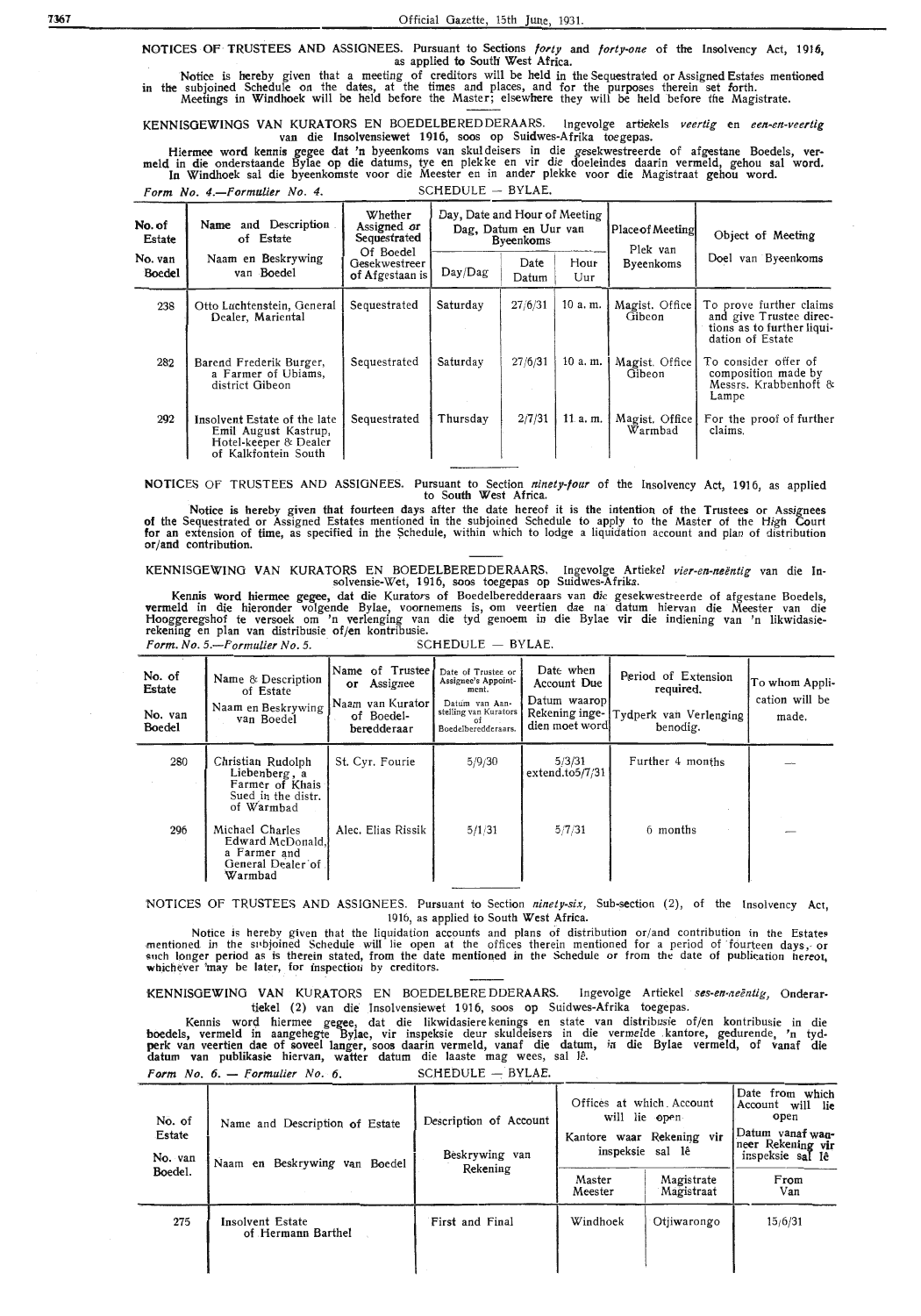#### SOUTH AFRICAN RAILWAYS AND HARBOURS.

#### TENDERS FOR CONCESSIONS FOR THE SALE OF LIGHT LIQUORS AND LIGHT REFRESHMENTS, SOUTH .<br>WEST AFRICA.

Tenders are invited for the lease of refreshment conces- sions for the supply and sale of beer and other light liquor, meals and light refreshments at the following stations:-

WINDHOEK. KEETMANSHOOP. USAKOS.<br>KRANZBERG. OMARURU. KALKFELD. KRANZBERG.

OTJIWARONGO. OTAVI.

In the case of USAKOS tenders are invited, viz:-

(a) Refreshment room only.

- (b) Refreshment room and narrow gauge Dining Car, which runs between Usakos and Avond on Mondays and Fridays.
- (c) Narrow Gauge Dining Car only (Running as above) (see conditions).

Further information re conditions, may be obtained at the office of the System Manager, Windhoek, District Manager, Catering Department, Windhoek, and the Station Masters, Windhoek, Keetmanshoop, Usakos, Omaruru, Kalkfeld, Otjiwarongo, Otavi and from the Manager, Publicity and Travel Department, Johannesburg, The Catering Manager, Johannes- burg, District Catering Managers, Cape Town and Durban, and The System Manager, Bloemfontein.

Each station will be dealt with as a separate concession (see conditions), and consequently separate tenders must<br>be submitted and forwarded in sealed envelopes marked:— "TENDERS FOR REFRESHMENT CONCESSION

STATION." and addressed to the SECRETARY: SUBSIDIARY TENDER BOARD, South African Railways and Harbours, P.O. Box 305, Windhoek, and must be in his hands not later than 1 p.m. on Monday, the 6th July, 1931.

The Administration does not bind itself to accept the highest or any tender, nor will it assign any reason for the rejection of any tender.

1st June, 1931. J. R. MORE, General Manager. WINDHOEK.

CONDITIONS OF TENDERS FOR CONCESSIONS FOR THE SALE OF REFRESHMENTS AND LIGHT LIQUORS: SOUTH WEST AFRICA.

( **1)** The lease of refreshment concessions for *the* sal e and supply of beer and other light liquor, meals, and "light · refreshments" at the following stations from premises the property of the Administration will commence on and from the 1st October, 1931 :-

#### WINDHOEK, KEETMANSHOOP, USAKOS.

(2) The term "light liquor" shall be as prescribed by the law in force in the Territory. The term "light refresh- ments" shall be taken to include any non-alcoholic beverage, bread (either with or without butter), sandwiches, cakes, pastry, rusks, biscuits, fruit (whether fresh, dried or preserved), tea, cocoa, milk, coffee, etc., and such articles of foodstuffs which are usually required for consumption by the travelling public as well as by native and coloured passengers. The concession will also include the saie of sweets, chocolates, and smoking requisites.

(3) In the case of the Narrow Gauge Dining Car, Tenders should include in their tenders an amount they are prepared to pay monthly in respect of haulage and depreciation of Dining Car.

( 4) Similar tenders are also invited for like concessions at the following stations on the narrow gauge line Kranz-<br>berg—Tsumeb, but at these stations the successful tenderer will require to provide a suitable structure, at his own -cost:-

KRANZBERO, OMARURU, KALKFELD, OTJIWARONGO, OTAVI.

(5) If suitable tenders are received for the Dining Car as above referred to then tenders for the concessions at Omaruru, Kranzberg, Kalkfeld, Otjiwarongo, and Otavi, will not be considered, as it is not proposed to grant these concessions, if the Dining Car operates.

(6) The successful Tenderer will require to make application in the usual manner to the Licensing Court, for his District, not later than the 31.7.31, for a light liquor licence, which, it is anticipated will be favourably considered and granted by the Court which sits early in September, 1931.

(7) The Lease will be subject to the conditions of Agreement which the successful tenderer will be required to enter into with the Administration.

(8) A deposit equal to one month's rental must accompany each tender, and will be refunded to those whose tenders are not accepted.

(9) Refreshment buildings are already provided at Usakos, Windhoek and Keetmanshoop, use of which are<br>included in monthly rental of tender.

(3) months rental in advance. (10) Successful Lessee will be required to deposit three

the (11) The Lease may be terminated by either party giving other three (3) months notice in writing.

#### SUIDAFRIKAANSE SPOORWEE EN **HAWENS;**

#### TENDERS VIR KONSESSIES VIR DIE VERKOOP VAN LIOTE DRANKE EN LlOTE VERVERSINOS: SUIDWES~AFRIKA ..

Tenders word gevra vi, die verhuur van verversingskonsessies vir die lewering en verkoop van bier en ander ligte dranke, etes en ligte verversings by die volgende stasies:-<br>WINDHOEK.

#### **WINDHOEK. KEETMANSHOOP. USAKOS.<br>KRANZBERG. OMARURU. KALKFELD.** OTJJWARONGO. OTAVI.

In die geval van Usakos word tenders gevra as volg:-(a) Verversingskamer alleenlik.

- (b) Verversingskamer en ingeslote die Eetsalon (wat tussen Usakos en Avond loop, op Maandae en Vrydae).
- (c) Smalspoor Eetsalon alleenlik (wat als bogemeld loop) (sien kondiesies).

Verdere inligting omtrent die kondiesies is verkrygbaar by die kantoor van die Afdelingsbestuurder, Windhoek, Distriksbestuurder, Verversingsdepartement, Windhoek, en die Stasiemeesters Windhoek, Keetmanshoop, Usakos, Omaruru, Kalkfeld, Otjiwarongo, Otavi, en Publisiteitsbestuurder, Johannesburg, die Verversingsbestuurder, Johannesburg, Distriks-Verversingsbestuurders, Kaapstad, en Durban **en** die Afdelingsbestuurder, Bloemfontein.

Elke stasie sal as 'n aparte konsessie behandel word ( sien kondiesies) en gevolglik moet afsonderlike tenders **.in**gedien en aangestuur word in verseelde koeverte gemerk :- "TENDER VIR VERVERSINGSKONSESSIE . . ....... . . ...... STASIE".

en geadresseer word aan die SEKRETARIS, ONDER-TENDERRAAD, Suid-Afrikaanse Spoorwee en Hawens, Posbus 305, Windhoek, en moet nie later as 1 n.m. op Maandag, 6 Julie 1931, in sy besit wees nie.

Die Administrasie bind horn nie om die hoogste of enige tender aan *te* neem nie, ook sal hy geen rede gee waarom die tender van die hand gewys is.

J. R. MORE, Windhoek, **Hoofbestuurder**. 1 Junie 1931.

VOORWAARDES VAN TENDERS VIR KONSESSIES VIR. DIE VERKOOP VAN VERVERSINGE EN LIGTE DRANKE, SUIDWES-AFRIKA.

(1) Die verhuur van verversingskonsessies vir die lewering en verkoop van bier en ander ligte dranke, etes, en<br>ligte verversings by die volgende stasieterreine, die eiendom van die Administrasie, sal in werking tree op en vanaf 1 Oktober 1931:-

WINDHOEK, KEETMANSHOOP, USAKOS.

(2) Die term "ligte drank" sal wees soos die wet van krag in die gebied voorgeskrewe is. Die term "ligte verversings" sal meen enige nie-alkoholiese dranke, brood (met ot sonder hotter), toebroodjies, koek, pasteitjies, droe beskuit, winkelbeskuit, vrugte (of dit vars, gedroog of ingemaak is), tee, kakao, melk, koffie, ens., en sodanige artiekels kosware wat in die reel nodig is vir gebruik deur die reisende publiek sowel as naturelle- en gekleurde-passasiers. Die konsessie sal ook insluit die verkoop van lekkers, sjokolade, en rookgoed.

(3) Tenderaars moet in die geval van die Eetsalon *<sup>1</sup>* n som in hulle tenders insluit wat hulle gereed is om maande- liks te betaal vir die bedryfskoste en vermindetingswaarde van die eetsalon.

( 4) Soortgelyke tenders word ook gevra vir dergelike konsessies by die volgende stasies op die smal-spoorlyn, Kranzberg-Tsumeb, dog by hierdie stasies sal van die suksesvolle tenderaar verwag word, om 'n geskikte gebou<br>teen eie onkoste te verskaf:—

KRANZBERG, OMARURU, KALKFELD, OTJIWARONGO, **OTAVI.** 

(5) In geval geskikte tenders vir die eetsalon nie ontvang word nie sal die tenders vir die verversingskonsessie op Kranzberg, Omaruru, Kalkfeld, Otjiwarongo en Otavi oorweeg word daar dit nie van voornemens is nie om die bowegemelde konsessie toetelaat as dit besluit word om<br>die eetsalon te laat loop.

(6) Die suksesvolle Tenderaar moet op 31.7.1931, op die gewone wyse aansoek doen by die Lisensiehof vir sy Distrik,<br>vir 'n ligte dranklisensie, wat word verwag, gunstig oorweeg en toegestaan sal word, deur die Lisensiehof wat vroeg in September 1931 sit.

(7) Die huur sal onderworpe wees aan die voorwaardes van 'n Ooreenkoms wat die suksesvolle tenderaar met die Administrasie sal moet sluit.

(8) 'n Deposito gelykstaande aan een maand se huur moet elke tender vergesel en sal aan diegene terug betaal word wie se tenders nie aangeneem word nie.

(9) Verversingsgeboue is alreeds verskaf op Usakos, Windhoek en Keetmanshoop, gebruik waarvan ingesluit is in die maandelikse huur in die tenders.

(10) Die suksesvolle huurder moet soveel as drie maande se huur vooruit betaal.

(11) Die huurkontrak kan beeindig word drie maande na skriftelike opsegging van beide partye aan die ander.